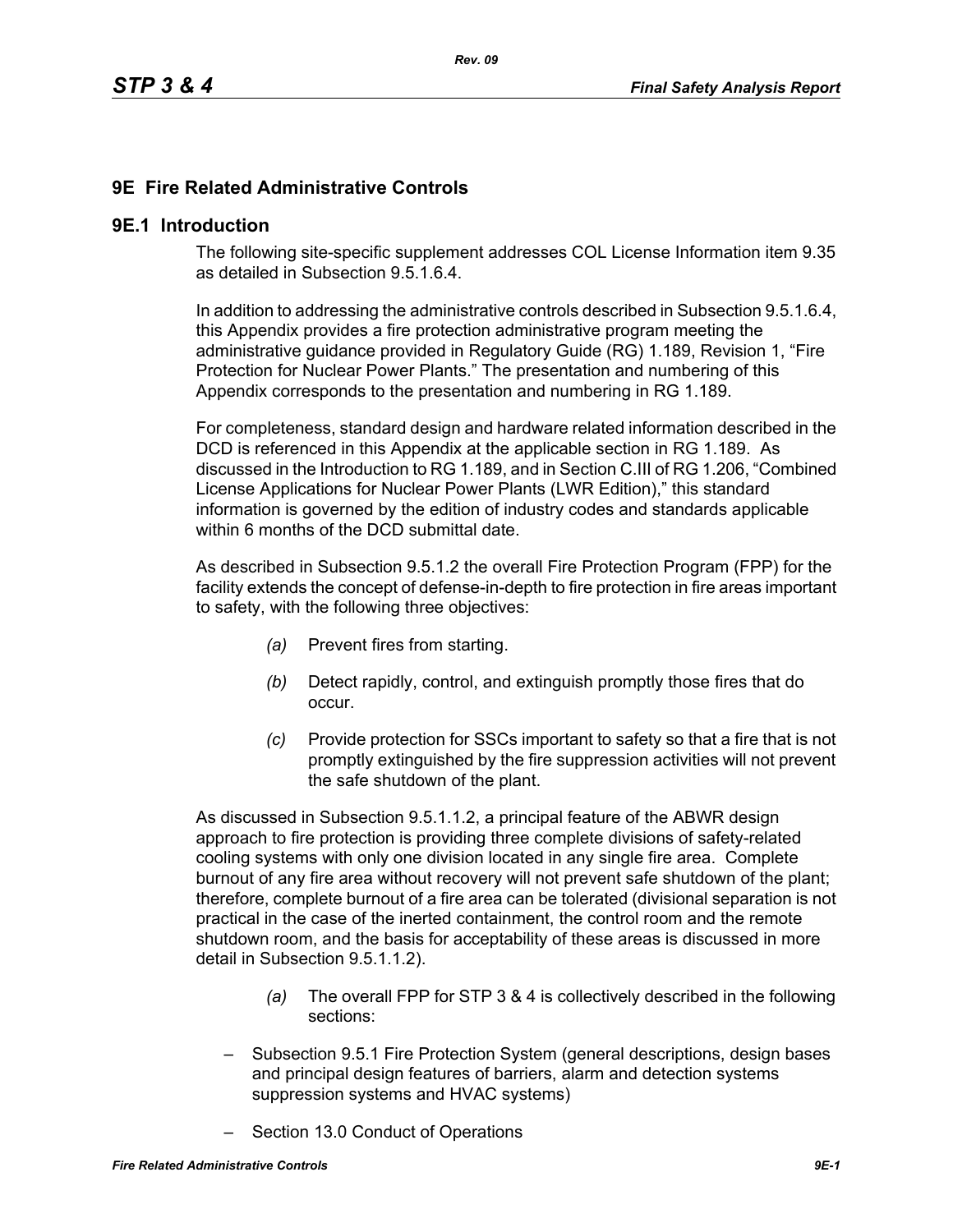- Section 9A Fire Hazards Analysis
- Section 9B Summary of Analysis Supporting Fire Protection Design Requirements
- Section 9E Fire Related Administrative Controls
- Section 19M Fire Protection Probabilistic Risk Assessment
- Section 19Q ABWR Shutdown Risk Assessment
- Technical Specification 5.5.1.1.d, Fire Protection Program Implementation

COLA Part 5.1, Section D and Section H discuss fire protection elements related to the Emergency Plan.

- *(b)* STPNOC organizational responsibilities for the FPP are identified in Subsection 9E.1.1 below.
- *(c)* The authorities of personnel implementing the FPP and administrative controls are described in Subsection 9E.1.1 below.
- *(d)* Fire protection, fire detection and suppression capability, and limiting fire damage with barriers and divisional separation are described in Subsection 9.5.1.
- *(e)* The administrative controls and personnel requirements for fire protection and manual fire suppression activities are described in Section 9E.
- *(f)* The automatic and manually operated fire detection and suppression systems are described in Subsection 9.5.1.
- *(g)* The fire barriers and divisional separation provided to limit fire damage to SSCs important to safety, so that the capability to shut down the plant safely is ensured, is described in Subsection 9.5.1.

The FPP administrative controls described in this Appendix address the responsibilities for continuing evaluation of fire hazards associated with construction of STP 3 & 4 to ensure the continued safe operation of STP 1 & 2 and similarly, the safe operation of STP Units 1, 2 and 3 during the completion of STP Unit 4. STPNOC provides additional fire barriers and fire protection capability, as necessary, to protect the operating units from any fire hazards associated with these construction activities.

## **9E.1.1 Organization, Staffing, and Responsibilities**

*(a)* The President & Chief Executive Officer sets policy and has overall responsibility for the formulation, implementation, and assessment of the effectiveness of the Fire Protection Program.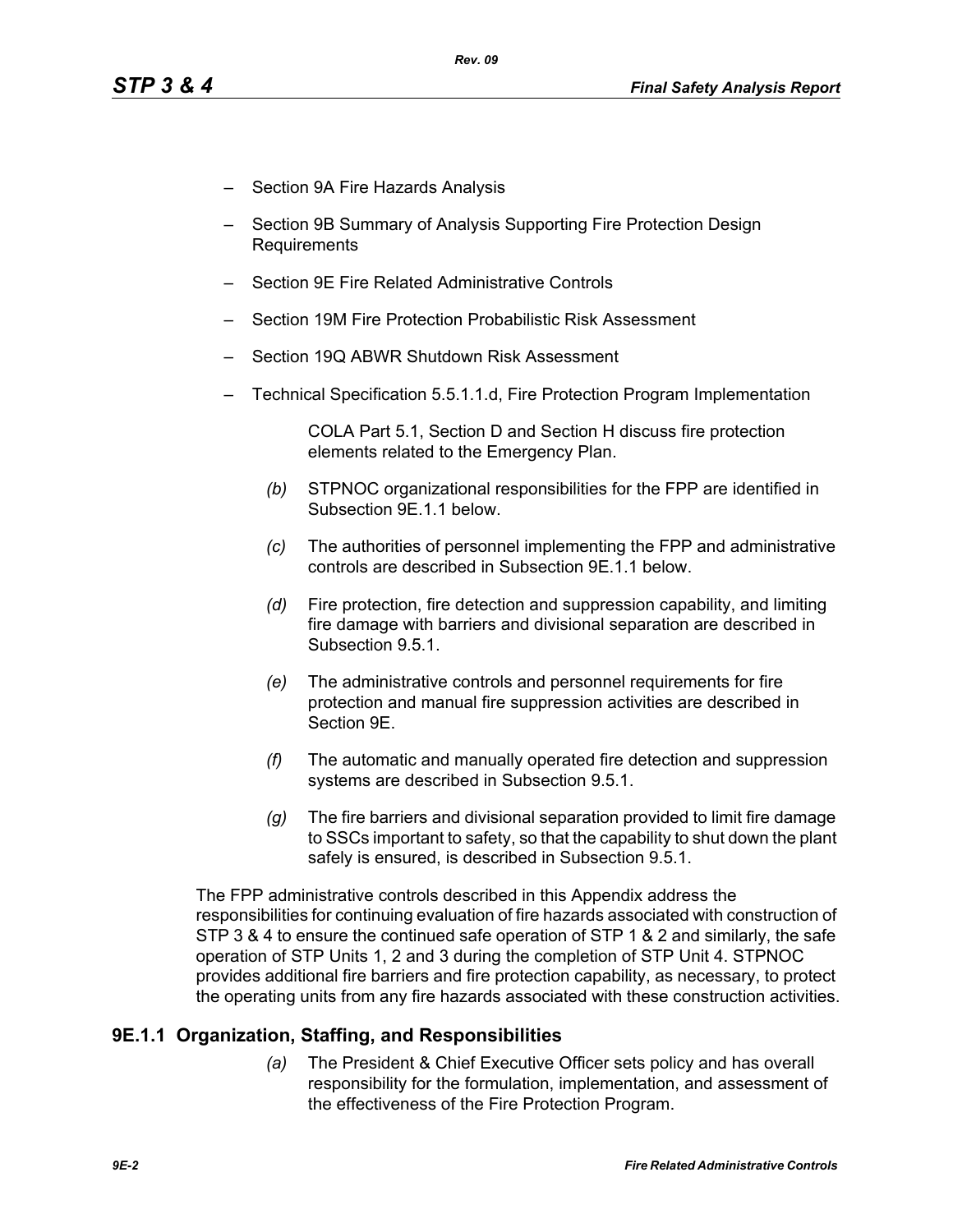The Group Vice President has the executive authority and responsibility for the FPP.

- *(b)* The Vice President Engineering and Construction reports to the Group Vice President and has direct responsibility to establish, implement and maintain written procedures for implementing the FPP and for periodically assessing the effectiveness of the FPP including fire drills and training conducted by the fire brigade and plant personnel. The results of these assessments are reported to the Group Vice President with recommendations for improvements or corrective actions as deemed necessary.
- *(c)* The Plant General Manger is responsible for the overall administration of the plant operations and emergency plans that include the fire protection and prevention program and that provide a single point of control and contact for all contingencies.

The Plant General Manager has responsibility for approving or disapproving Fire Protection Program implementing procedures and changes thereto as recommended by the Plant Operations Review Committee (PORC).

The Plant General Manager is responsible for assisting the Plant General Manager STP 1 & 2 in assessing the potential fire related impact to STP 1 & 2 from construction activities on STP 3 & 4.

The Plant General Manager is responsible for the evaluation of the potential fire related impact to STP 3 from construction activities on STP 4 (see additional discussion in Section 1.10S).

- *(d)* The Fire Protection Coordinator reports through the chain of command to the Vice President, Engineering and Construction. Primary responsibility for implementation of the FPP has been delegated to the Fire Protection Coordinator, who is an individual knowledgeable through education, training, and/or experience in fire protection and nuclear safety. Other personnel are available to assist the Fire Protection Coordinator as necessary to accomplish the following:
	- *(i)* Implement periodic inspections to minimize the amount of combustibles in plant areas important to safety; determine the effectiveness of housekeeping practices; ensure the availability and acceptable condition of all fire protection systems/equipment, emergency breathing apparatus, emergency lighting, communication equipment, fire stops, penetration seals, and fireretardant coatings; and ensure that prompt and effective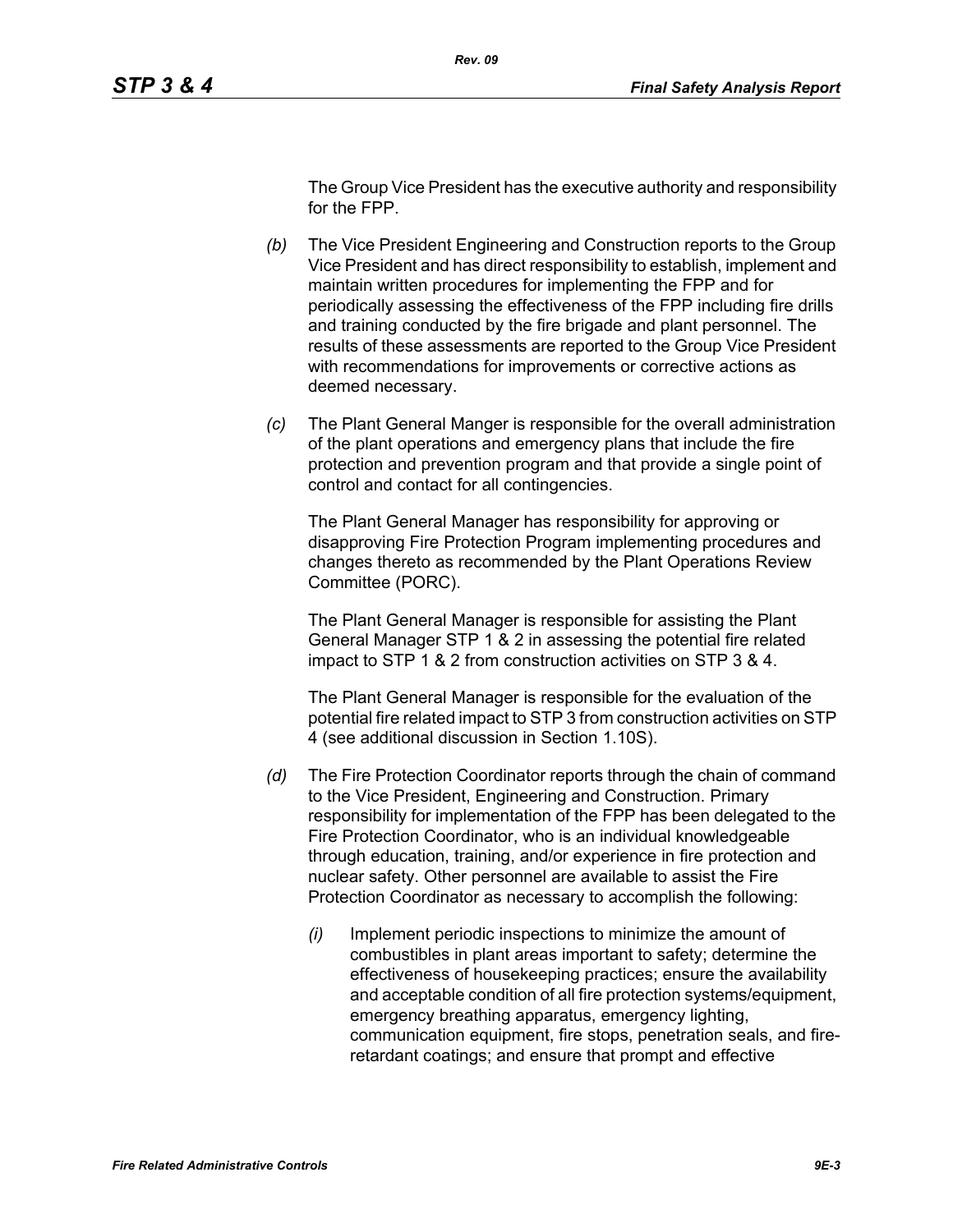corrective actions are taken to correct conditions adverse to fire protection and preclude their recurrence

*(ii)* Provide firefighting training for operating plant personnel and the plant's fire brigade; design and select equipment; periodically inspect and test fire protection systems and equipment in accordance with established procedures; and evaluate test results and determine the acceptability of the systems under test

*Rev. 09*

- *(iii)* Assist in the critique of all fire drills to determine how well the training objectives have been met
- *(iv)* Review proposed work activities with regard to in-plant fire protection, identify potential transient fire hazards, and specify required additional fire protection in the work activity procedure
- *(v)* Implement a program to indoctrinate all plant contractor personnel in appropriate administrative procedures that implement the FPP and the emergency procedures relative to fire protection
- *(vi)* Implement a program to instruct personnel on the proper handling of accidental events such as leaks or spills of flammable materials that are related to fire protection
- *(vii)* Review hot work
- *(e)* The Vice President Oversight and Regulatory Affairs is responsible for:
	- *(i)* Establishing the fire protection quality assurance program in accordance with Regulatory Position 1.7, Quality Assurance, of RG 1.189 as delineated in the document "STP 3 & 4 Quality Assurance Program Description"
	- *(ii)* Ensuring effective implementation of the FPP quality assurance program by planned surveillances and scheduled audits
	- *(iii)* Ensuring results of FPP surveillance and audit activities are promptly reported to cognizant management personnel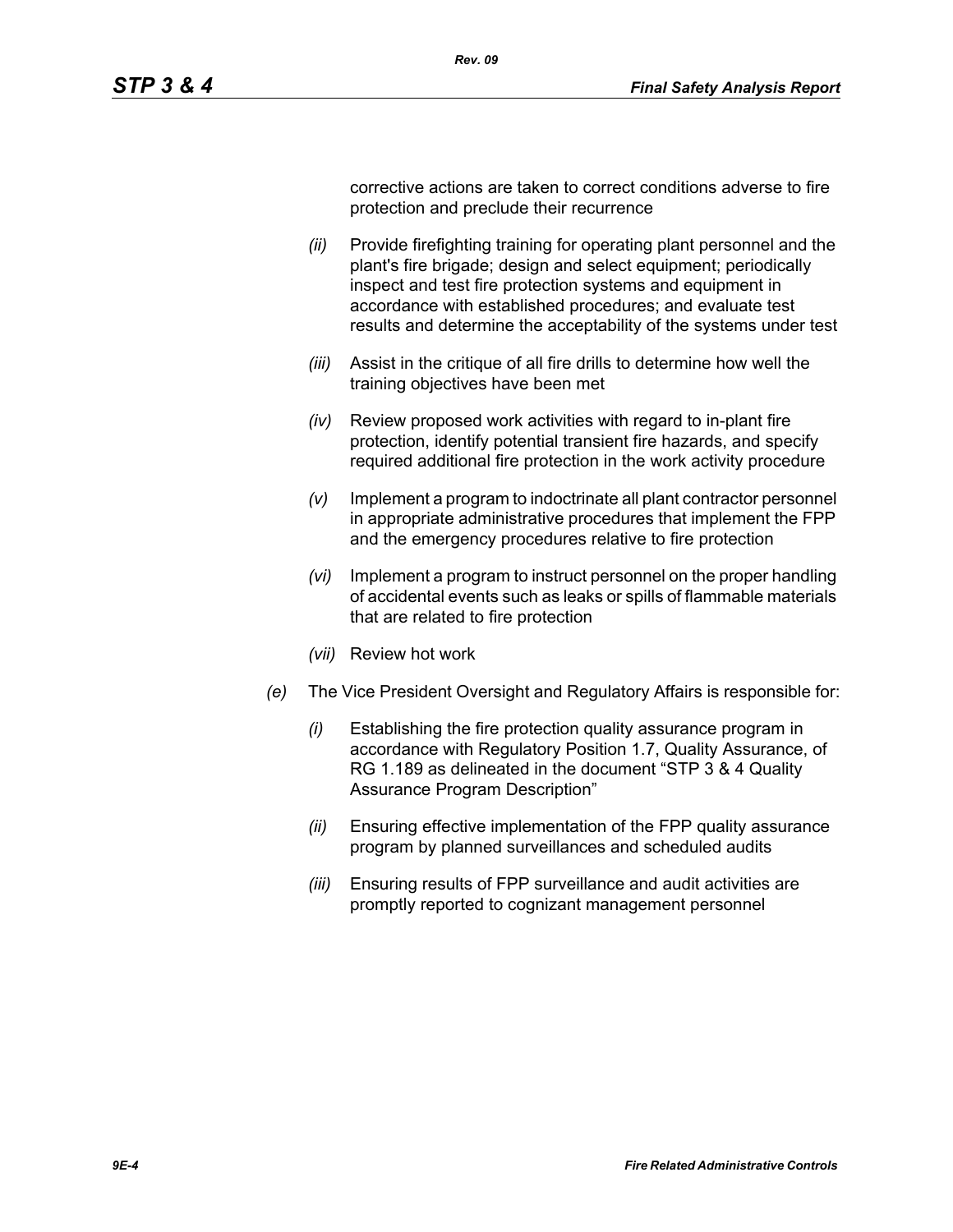- *(f)* The plant's fire brigade positions and responsibilities are identified as follows:
	- *(i)* The plant fire brigade positions are responsible for fighting fires. The authority and responsibility of each fire brigade position relative to fire protection are clearly defined.
	- *(ii)* The responsibilities of each fire brigade position correspond with the actions required by the firefighting procedures.
	- *(iii)* Collateral responsibilities of the fire brigade members do not conflict with their responsibilities related to the fire brigade during a fire emergency. A collateral responsibility is a required action or decision that would adversely affect the fire brigade member's ability to perform a required fire fighting function.
	- *(iv)* The minimum number of trained fire brigade members available on site for each operating shift should be consistent with the activities required to combat credible and challenging fires, but is no less than five members. The size of the fire brigade is based upon the functions required to fight fires, with adequate allowance for injuries. Fire brigade staffing accounts for the operational and emergency response demands on shift personnel in the event of a significant fire.

## **9E.1.2 Fire Hazards Analysis**

This topic is addressed in Section 9A.

## **9E.1.3 Safe-Shutdown Analysis**

This topic is addressed in Subsections 9.5.1.3.11 and 9.5.1.3.12.

# **9E.1.4 Fire Test Reports and Fire Data**

This topic is addressed in Subsection 9.5.13.7 (COL License Information Item 9.24).

## **9E.1.5 Compensatory Measures**

Temporary changes to specific fire protection features necessary to accomplish maintenance or modifications are permissible when accompanied by interim compensatory measures, such as fire watches, temporary fire barriers, or backup suppression capability.

Compensatory measures may be implemented as an interim step to restore operability or to otherwise enhance the capability of degraded or nonconforming fire protection related SSCs until the final corrective action is complete. Reliance on a compensatory measure for operability is given important consideration in establishing the time frame for completing the corrective action. Nonconforming conditions or degraded conditions requiring an operator action to demonstrate operability are resolved expeditiously.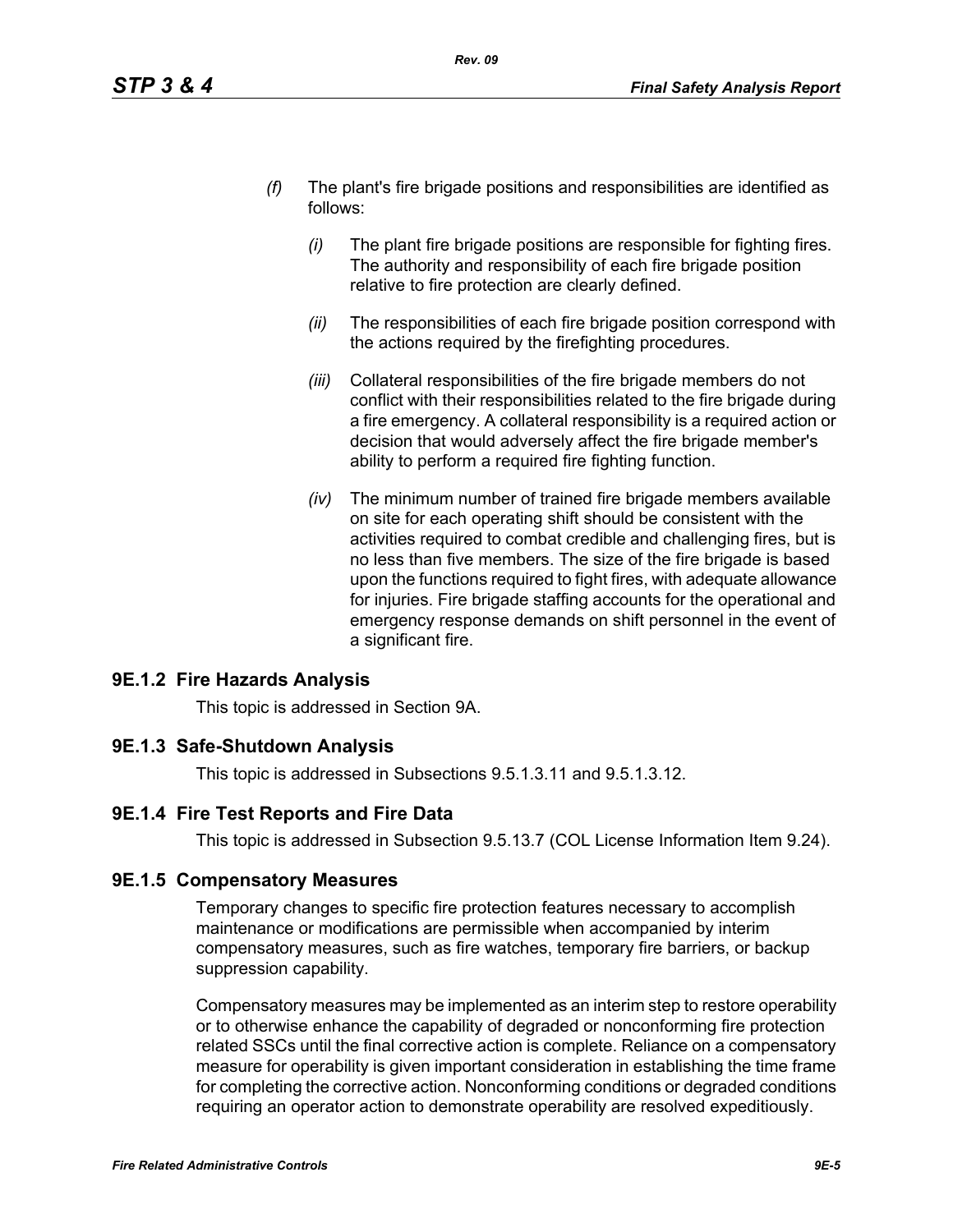The guidance provided in NRC Inspection Manual Part 9900, "Operability Determinations & Functionality Assessments for Resolution of Degraded or Nonconforming Conditions Adverse to Quality or Safety" is utilized when compensatory measures are relied upon.

### **9E.1.6 Fire Protection Training and Qualifications**

The Vice President, Engineering and Construction, maintains available staff for the FPP knowledgeable in both fire protection and nuclear safety.

### **9E.1.6.1 Fire Protection Staff Training and Qualifications**

Fire protection staff qualifications:

- *(a)* The Fire Protection Coordinator, or a person available for consultation, is a graduate of an accredited engineering or fire science curriculum and has a minimum of six years applicable experience, three of which have been in the area of fire protection. Education and/or experience acceptable to the Society of Fire Protection Engineers for full member status may be considered as equivalent qualifications.
- *(b)* Fire brigade training is discussed in Subsection 9E.1.6.4. Brigade member qualification includes satisfactory completion of a physical exam for performance of strenuous physical activity.
- *(c)* Personnel responsible for the maintenance and testing of the fire protection systems are qualified by training and experience for this work.
- *(d)* The Fire Protection Coordinator is responsible for the training of the fire brigade and is qualified by knowledge, suitable training, and experience for the conduct of this training.

#### **9E.1.6.2 General Employee Training**

General employees are instructed in their responsibilities to prevent and detect fires. Training includes information on the types of fires and related extinguishing agents, specific fire hazards at the site, and actions in the event of a fire suppression system actuation. Specific instruction includes:

- *(a)* Principal responsibility to notify the control room upon discovering a fire, prior to attempting to extinguish the fire
- *(b)* Actions upon actuation of local fire suppression systems or hearing a fire alarm
- *(c)* Administrative controls on the use of combustibles and ignition sources
- *(d)* Actions necessary in the event of a combustible liquid spill or leak or combustible gas release or leaks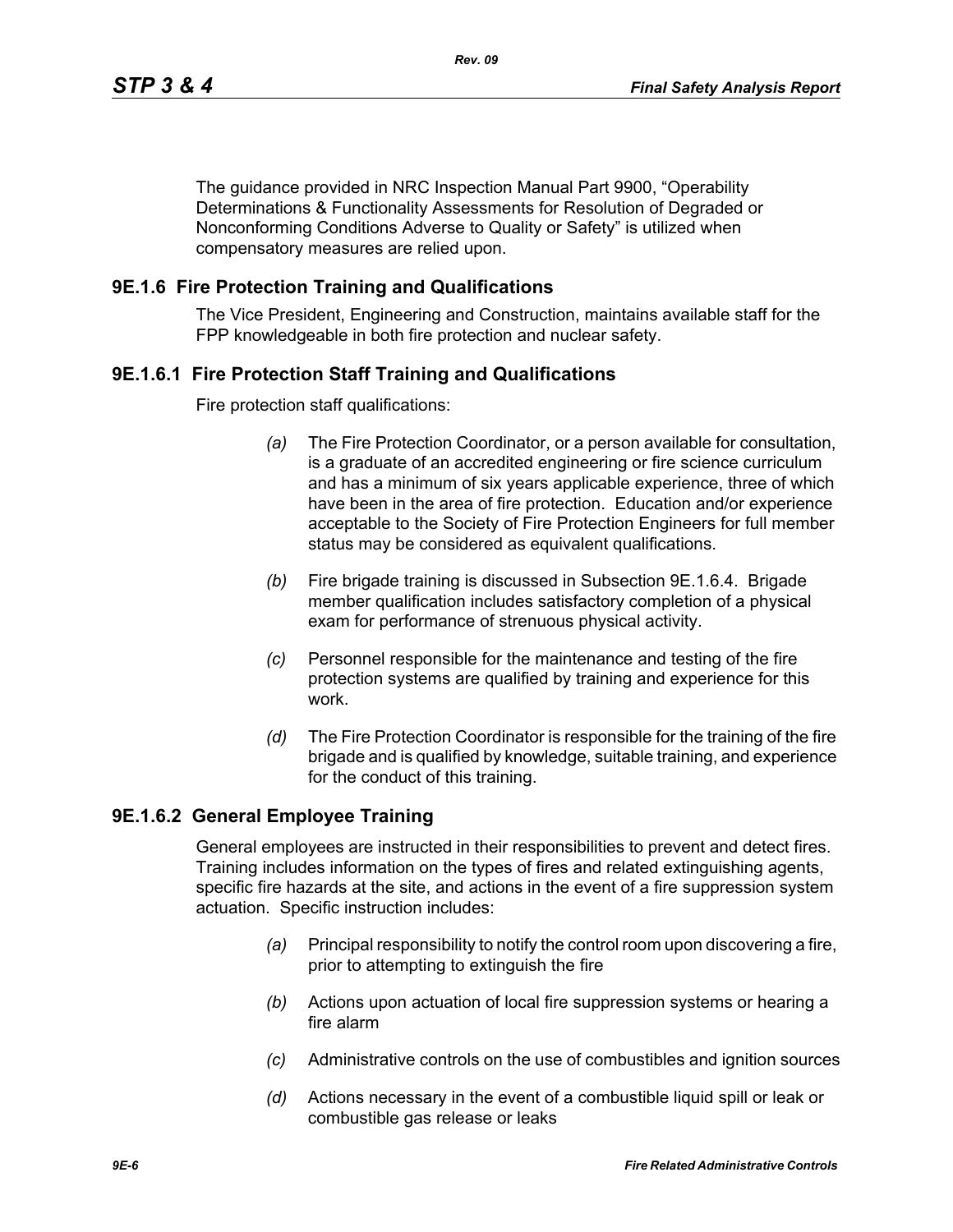## **9E.1.6.3 Fire Watch Training**

Fire watches are used for observation and control of fire hazards associated with hot work and may provide compensatory measures for degraded fire protection systems and features. Specific fire watch training provides instruction on fire watch duties, responsibilities, and required actions for both 1-hour roving and continuous fire watches. Fire watch qualifications include hands-on training on a practice fire with the extinguishing equipment to be used while on fire watch. If fire watches are to be used as compensatory actions, the fire watch training includes recordkeeping requirements if required by 9E.1.5.

### **9E.1.6.4 Fire Brigade Training and Qualifications**

Fire brigade training establishes and maintains the capability to fight credible and challenging fires. The program consists of initial classroom instruction followed by periodic classroom instruction, firefighting practice, and fire drills (See 9E.3.5.1.4 for drill guidance).

The training recommendations of NFPA 600, "Standard on Industrial Fire Brigades" provide applicable criteria for training the plant fire brigade.

#### **9E.1.6.4.1 Qualifications**

The brigade leader and at least two brigade members have sufficient training in or knowledge of plant systems to understand the effects of fire and fire suppressants on safe-shutdown capability. The brigade leader has training or experience necessary to assess the potential safety consequences of a fire and advise control room personnel as evidenced by possession of an operator's license or equivalent knowledge of plant systems. The qualification of fire brigade members includes an annual physical examination to determine their ability to perform strenuous firefighting activities.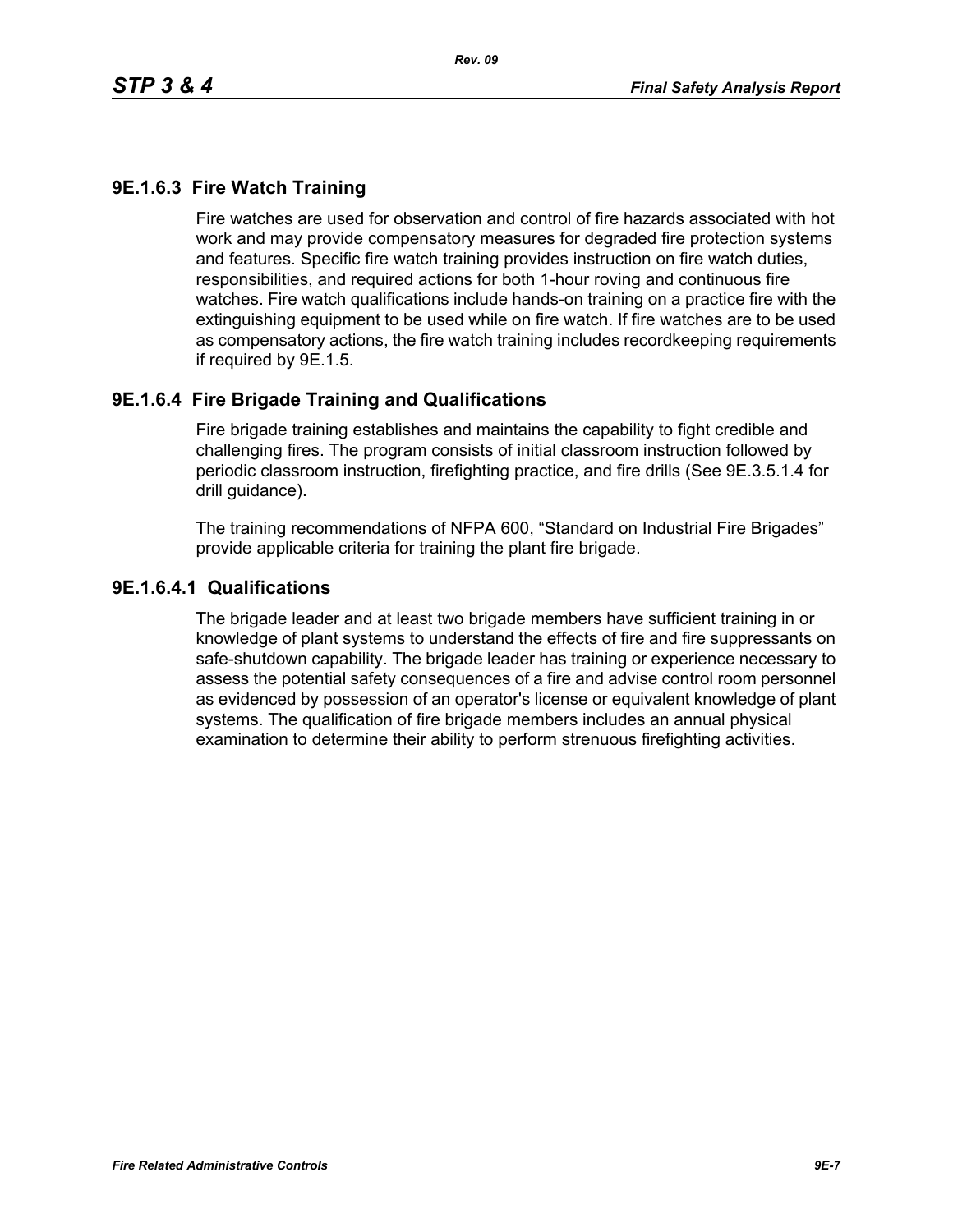### **9E.1.6.4.2 Instruction**

Instruction is provided in the following:

- *(a)* indoctrination of the plant firefighting plan with specific identification of each individual's responsibilities
- *(b)* identification of the type and location of fire hazards and associated types of fires that could occur in the plant
- *(c)* the toxic and corrosive characteristics of expected products of combustion
- *(d)* identification of the location of firefighting equipment for each fire area and familiarization with the layout of the plant, including access and egress routes to each area
- *(e)* the proper use of available firefighting equipment and the correct method of fighting each type of fire, including the following:
	- *(i)* fires involving radioactive materials
	- *(ii)* fires in energized electrical equipment
	- *(iii)* fires in cables and cable trays
	- *(iv)* hydrogen fires
	- *(v)* fires involving flammable and combustible liquids or hazardous process chemicals
	- *(vi)* fires resulting from construction or modifications (welding)
	- *(vii)* record file fires
- *(f)* the proper use of communication, lighting, ventilation, and emergency breathing equipment
- *(g)* the proper method for fighting fires inside buildings and confined spaces
- *(h)* the direction and coordination of the firefighting activities (fire brigade leaders only)
- *(i)* detailed review of firefighting strategies and procedures
- *(j)* review of the latest plant modifications and corresponding changes in firefighting plans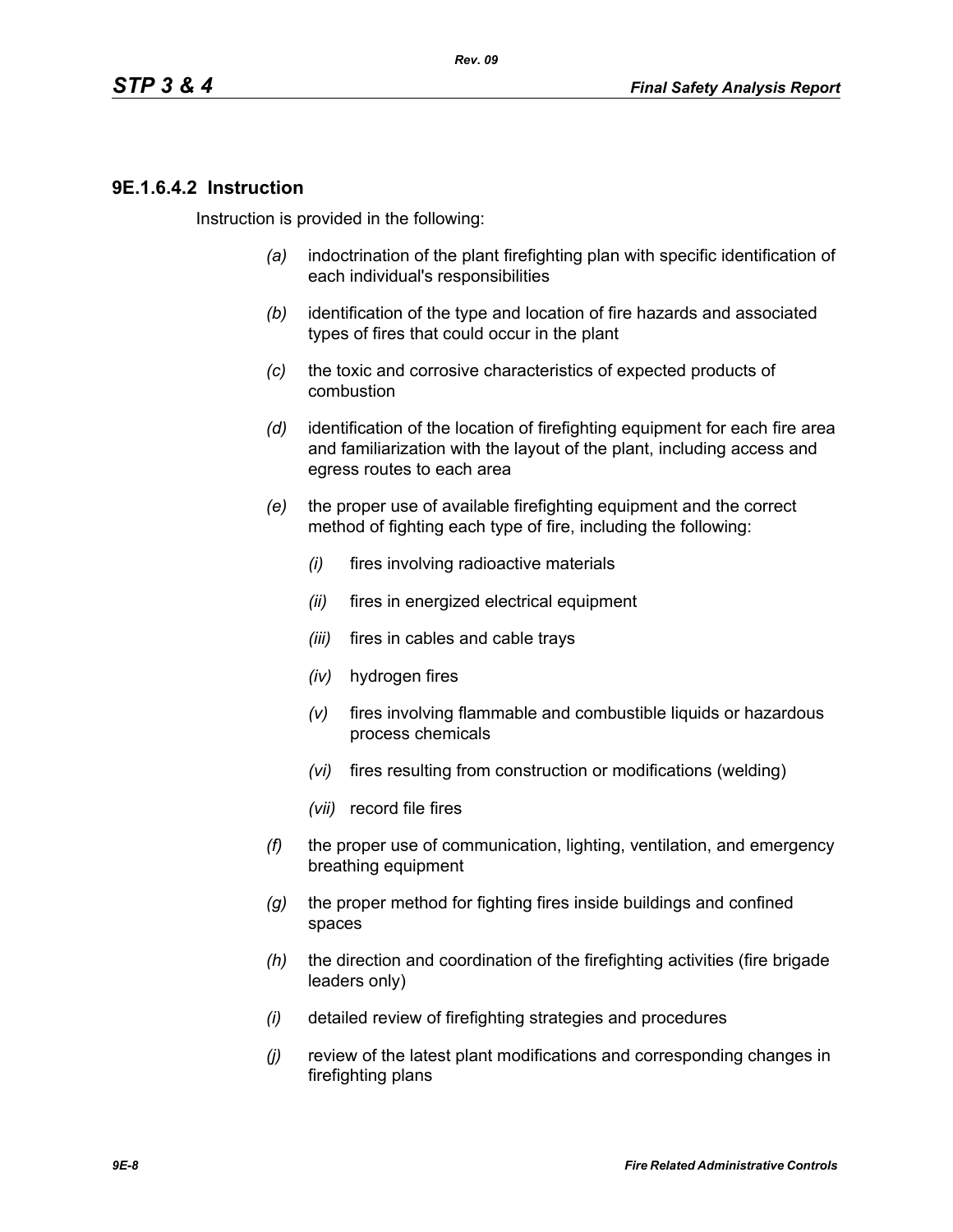## **9E.1.6.4.3 Fire Brigade Practice**

Practice sessions are held for the fire brigade of each shift on the proper method of fighting the various types of fires that could occur in a nuclear power plant. These sessions provide brigade members with experience in actual fire extinguishment and the use of self-contained breathing apparatus under the strenuous conditions encountered in firefighting. Practice sessions are held at least once per year for each fire brigade member.

# **9E.1.6.4.4 Fire Brigade Training Records**

Individual records of training provided to each fire brigade member, including drill critiques, for at least 3 years to ensure that each member receives training in all parts of the training program. Records of fire brigade training are available for NRC inspection.

#### **9E.1.7 Quality Assurance**

The quality assurance program for fire protection adopts Section 1.7, Quality Assurance, of RG 1.189, and is addressed in the "STP 3 & 4 Quality Assurance Program Description."

### **9E.1.8 Fire Protection Program Changes/Code Deviations**

Changes to the STP 3 & 4 FPP will be evaluated and processed in accordance with 10 CFR 52.98(c).

#### **9E.2 Fire Prevention**

#### **9E.2.1 Control of Combustibles**

Administrative controls and procedures control the handling and use of combustibles, prohibit storage of combustibles in plant areas important to safety, establish designated storage areas with appropriate fire protection, and control use of specific combustibles (e.g., wood) in plant areas important to safety.

## **9E.2.1.1 Transient Fire Hazards**

Bulk storage of combustible materials is prohibited inside or adjacent to buildings or systems important to safety during all modes of plant operation. Procedures govern the handling of and limit transient fire hazards such as combustible and flammable liquids, wood and plastic products, high-efficiency particulate air (HEPA) and charcoal filters, dry ion exchange resins, or other combustible materials in buildings containing systems or equipment important to safety during all phases of operation, particularly during maintenance, modification, or refueling operations.

Transient fire hazards that cannot be eliminated are controlled and suitable protection is provided. Specific controls and protective measures include the following:

> *(a)* Unused ion exchange resins are not stored in areas that contain or expose equipment important to safety.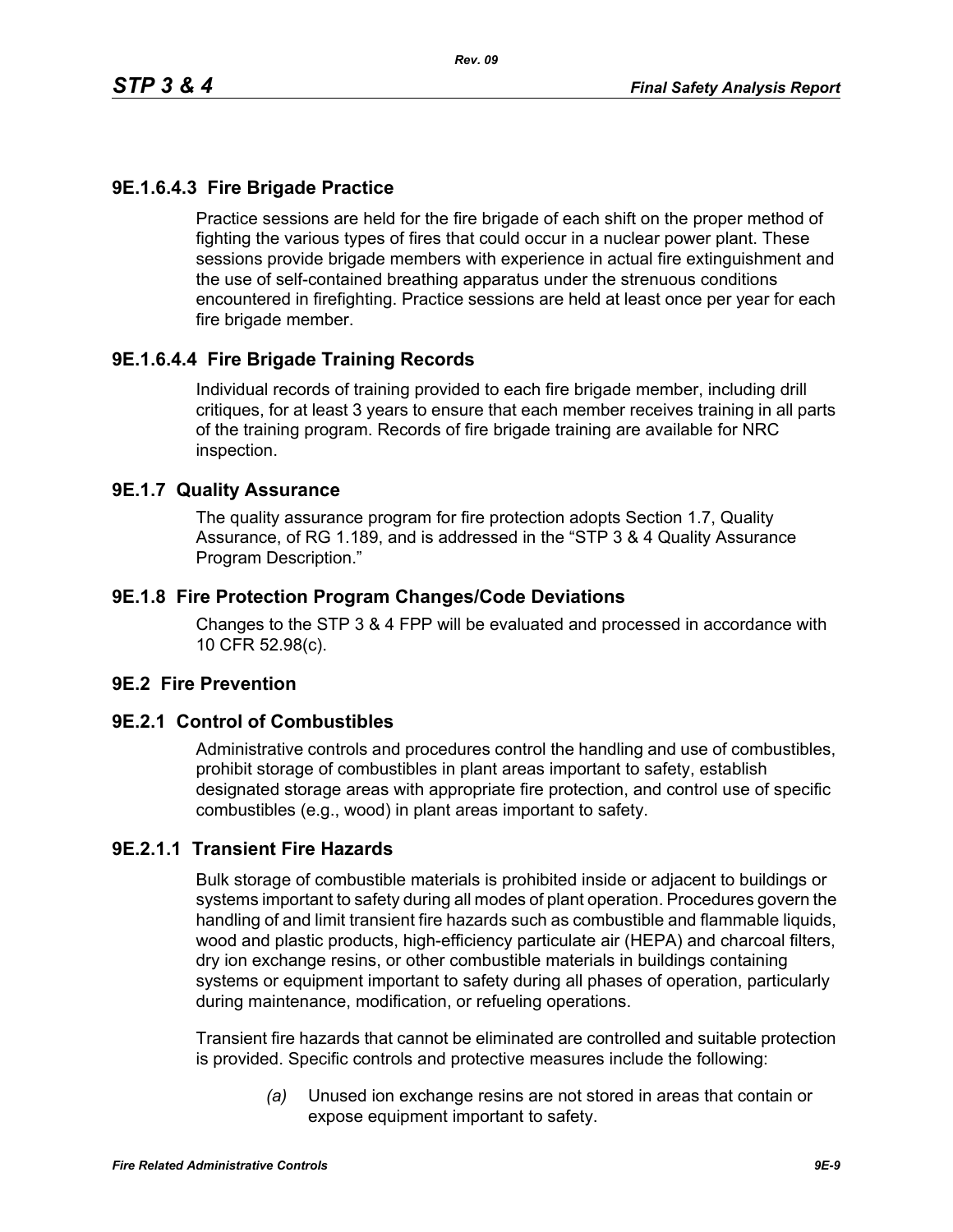- *(b)* Hazardous chemicals are not stored in areas that contain or expose equipment important to safety.
- *(c)* Use of wood inside buildings containing systems or equipment important to safety is permitted only when suitable noncombustible substitutes are not available. All wood smaller than 152 mm x 152 mm (6 in x 6 in) used in plant areas important to safety during maintenance, modification, or refueling operation (such as lay-down blocks or scaffolding) should be treated with a flame-retardant. See NFPA 703, "Standard for Fire-Retardant Treated Wood and Fire-Retardant Coatings for Building Materials." Wood is allowed into plant areas important to safety only when needed for immediate use.
- *(d)* The use of plastic materials is minimized. Halogenated plastics such as polyvinyl chloride and neoprene are used only when substitute noncombustible materials are not available.
- *(e)* Use of combustible material such as HEPA and charcoal filters, dry ion exchange resins, or other combustible supplies in areas important to safety are controlled. Such materials are allowed into areas important to safety only when they needed for immediate use.
- *(f)* Equipment or supplies (such as new fuel) shipped in untreated combustible packing containers may be unpacked in areas containing equipment or systems important to safety if required for valid operating reasons. However, combustible materials are removed from the area immediately following unpacking. Such transient combustible material, unless stored in approved containers, is not left unattended. Loose combustible packing material, such as wood or paper excelsior or polyethylene sheeting, is placed in metal containers with tight-fitting, self-closing metal covers or other approved containers.
- *(g)* Materials that collect and contain radioactivity, such as spent ion exchange resins, charcoal filters, and HEPA filters, are stored in closed metal tanks or containers that are located in areas free from ignition sources or combustibles. These materials are protected from exposure to fires in adjacent areas as well. Consideration is given to requirements for removal of decay heat from entrained radioactive materials.
- *(h)* Temporary power cables used during maintenance outages are treated as transient combustibles and potential ignition sources. Procedures address fire protection for temporary electrical power supply and distribution.

## **9E.2.1.2 Modifications**

Fire prevention elements of the FPP are maintained when plant modifications are made. Modification procedures contain provisions that evaluate the impacts of modifications on the fire prevention design features and programs. Personnel in the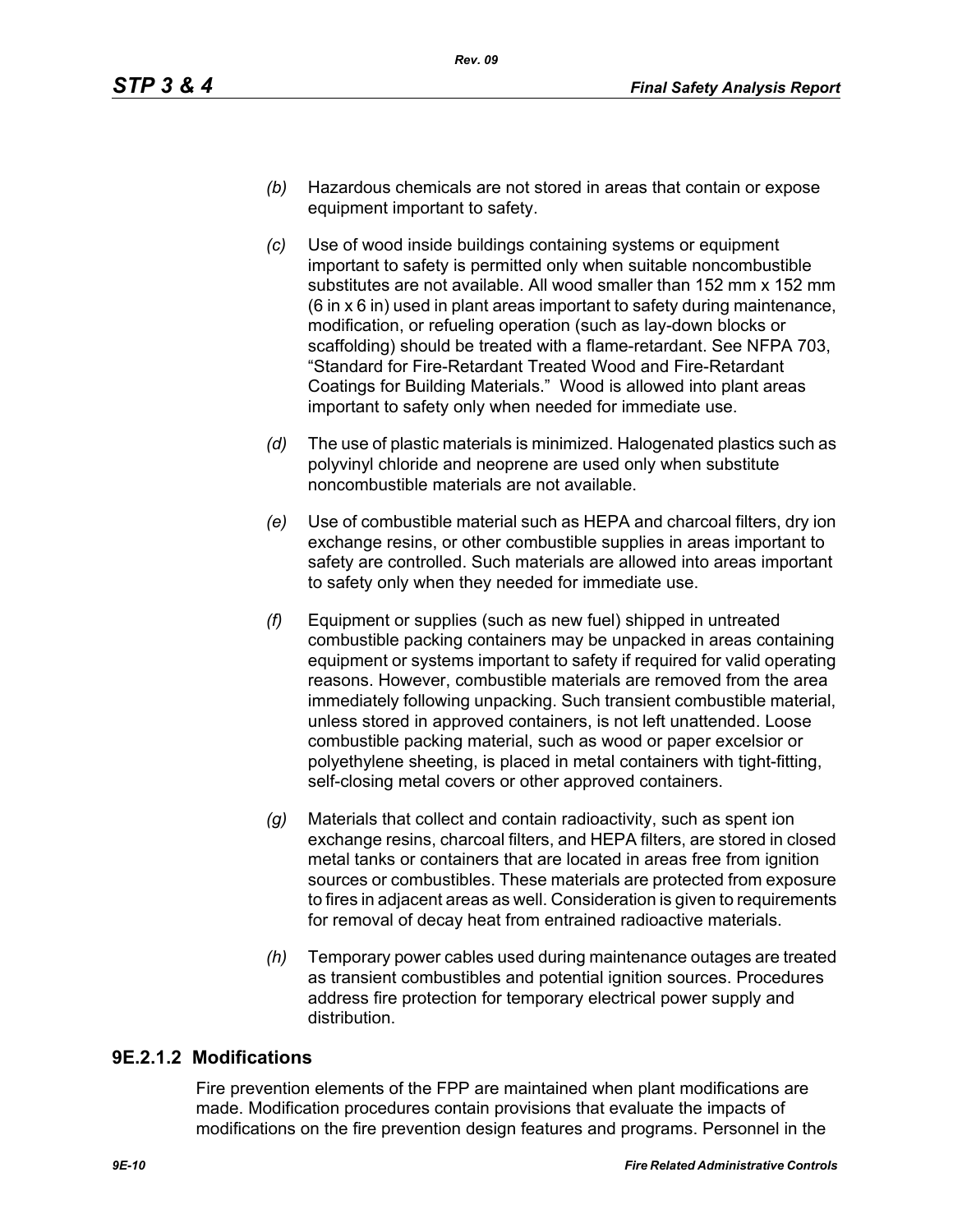fire protection organization review modifications of SSCs to ensure that fixed fire loadings are not increased beyond those accounted for in the fire hazards analysis, or if increased, suitable protection is provided and the fire hazards analysis is revised accordingly.

## **9E.2.1.3 Flammable and Combustible Liquids and Gases**

The handling, use, and storage of flammable and combustible liquids comply with the provisions of NFPA 30, "Flammable and Combustible Liquids Code."

Miscellaneous storage and piping for flammable or combustible liquids or gases is controlled to avoid a potential fire exposure hazard to systems important to safety.

Combustible materials are isolated or separated from systems important to safety. When this is not possible because of the nature of the safety system or the combustible material, special protection is provided to prevent a fire from defeating the safety system function. Examples of such combustible materials that may not be separable from the remainder of its system are EDG fuel oil day tanks, turbine-generator oil and hydraulic control fluid systems.

RCP lube oil systems are not applicable to the ABWR.

Diesel fuel oil tanks, turbine-generator lube oil and hydraulic systems are discussed in Subsection 9.5.1.

Bulk gas storage meets the guidelines of Subsection 9E.7.5.

## **9E.2.1.4 External/Exposure Fire Hazards**

An evaluation of external fire hazards including the potential for wildfires is addressed in Subsection 2.2S.3.1.4. Additional relevant discussion is provided in Subsection 9.5.1 for diesel fuel oil storage and COL license information provided in Subsections 9.5.13.9, Applicant Fire Protection Program, and 9.5.13.15, Identification of Chemicals.

## **9E.2.2 Control of Ignition Sources**

Design, installation, modification, maintenance, and operational procedures and practices are used to control potential ignition sources such as electrical equipment (permanent and temporary), hot work activities (e.g., open flame, welding, cutting, and grinding), high-temperature equipment and surfaces, heating equipment (permanent and temporary installation), reactive chemicals, static electricity, and smoking.

## **9E.2.2.1 Open Flame, Welding, Cutting, and Grinding (Hot Work)**

Work involving ignition sources such as welding and flame cutting is done under controlled conditions. Persons performing and directly assisting in such work are trained and equipped to prevent and combat fires, or if this is not possible, a person qualified in fire protection directly monitors the work and functions as a fire watch.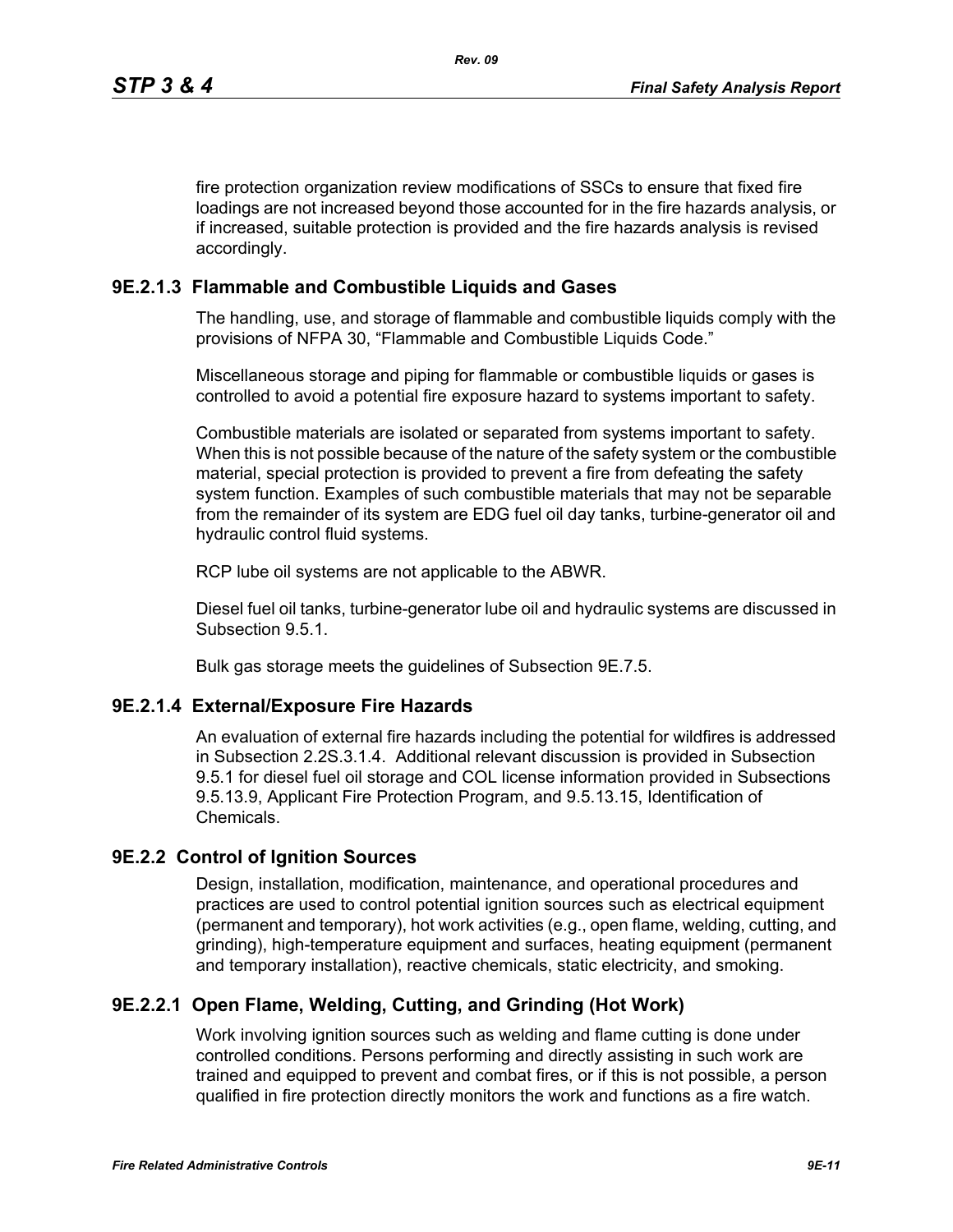*Rev. 09*

The use of ignition sources is governed by a hot work permit system to control open flame, welding, cutting, brazing, or soldering operations. A separate permit is normally issued for each area where work is to be done. If work continues over more than one shift, the permit should be valid for not more than 24 hours when the plant is operating or for the duration of a particular job during plant shutdown. NFPA 51B, "Standard for Fire Prevention During Welding, Cutting and Other Hot Work," includes guidance for safeguarding the hazards associated with welding and cutting operations.

## **9E.2.2.2 Temporary Electrical Installations**

Plant administrative controls provide for engineering review of temporary electrical installations. These reviews ensure that appropriate precautions, limitations, and maintenance practices are established for the term of such installations. NFPA 70, "National Electrical Code" is used for guidance on temporary electrical installations.

## **9E.2.2.3 Other Sources**

Open flames or combustion-generated smoke are not permitted for leak testing and similar procedures such as airflow determinations. Procedures and practices provide for control of temporary heating devices. Use of space heaters and maintenance equipment (e.g., tar kettles for roofing operations) in plant areas are controlled and reviewed by the STP 3 & 4 fire protection staff. Engineering procedures and practices provide assurance that temporary heating devices are properly installed according to the UL listing, including required separations from combustible materials and surfaces. Temporary heating devices are placed to avoid overturning and installed in accordance with their listing, including clearance to combustible material, equipment, or construction. Asphalt and tar kettles are located in a safe place or on a fire-resistive roof at a point where they avoid ignition of combustible material below. Continuous supervision is maintained while kettles are in operation and metal kettle covers and fire extinguishers are provided.

## **9E.2.3 Housekeeping**

Administrative controls are established to reduce fire hazards in areas containing SSCs important to safety. These controls govern removal of waste, debris, scrap, oil spills, and other combustibles after completion of a work activity or at the end of the shift. Administrative controls also include procedures for performing and maintaining periodic housekeeping inspections to ensure continued compliance with fire protection controls. Housekeeping practices ensure that drainage systems especially drain hub grills, in areas containing fixed water-based suppression systems remain free of debris to minimize flooding if the systems discharge. RG 1.39, "Housekeeping Requirements for Water-Cooled Nuclear Power Plants," provides guidance on housekeeping, including the disposal of combustible materials.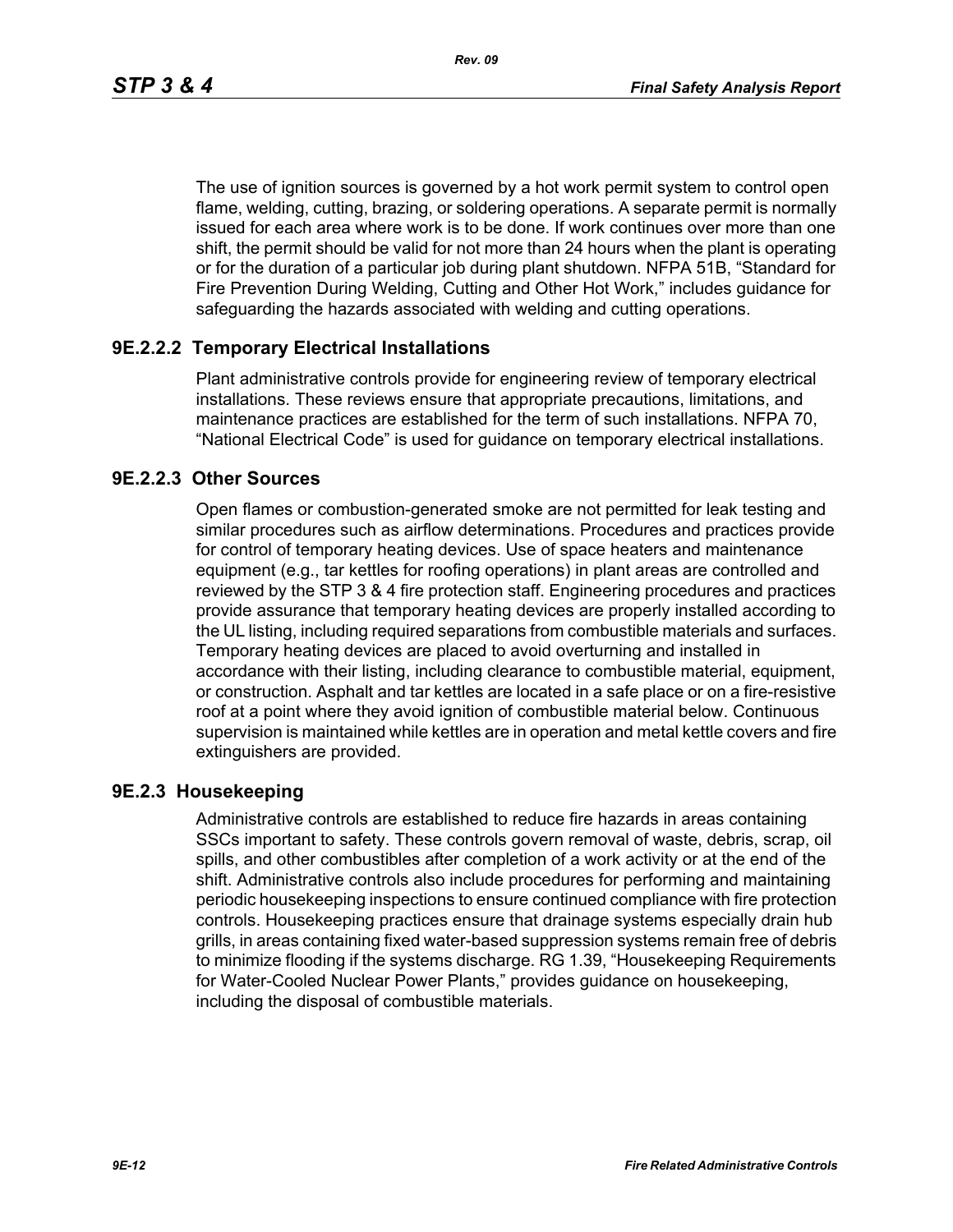### **9E.2.4 Fire Protection System Maintenance and Impairments**

Fire protection administrative controls are established to address the following:

- *(a)* Fire protection features are maintained and tested by qualified personnel. (See Subsection 9E.1.6.1).
- *(b)* Impairments to fire barriers, fire detection, and fire suppression systems are controlled by a permit system. Compensatory measures (see Subsection 9E.1.5) are established in areas where systems are so disarmed.
- *(c)* Test plans that list the individuals and their responsibilities in connection with routine tests and inspections of the fire protection systems are developed. The test plans contain the types, frequency, and detailed procedures for testing. Frequency of testing is based on the code of record for the applicable fire protection system. Procedures also contain instructions on maintaining fire protection during those periods when the fire protection system is impaired or during periods of plant maintenance (e.g., fire watches).
- *(d)* Fire barriers, including dampers, doors, and penetration seals, are routinely inspected. Penetration seals are inspected on a frequency and relative sample basis that provides assurance that the seals are functional. Sample size and inspection frequency are determined by the total number of penetrations and observed failure rates. Inspection frequency ensures that all seals will be inspected every 10 years. Inspections conform to NFPA 25, "Standard for the Inspection, Testing, and Maintenance of Water-Based Fire Protection Systems."

## **9E.3 Fire Detection and Suppression**

#### **9E.3.1 Fire Detection**

This topic is discussed in Subsection 9.5.1.

#### **9E.3.2 Fire Protection Water Supply Systems**

This topic is discussed in Subsection 9.5.1

#### **9E.3.3 Automatic Suppression Systems**

This topic is discussed in Subsection 9.5.1

#### **9E.3.4 Manual Suppression Systems and Equipment**

This topic is discussed in Subsection 9.5.1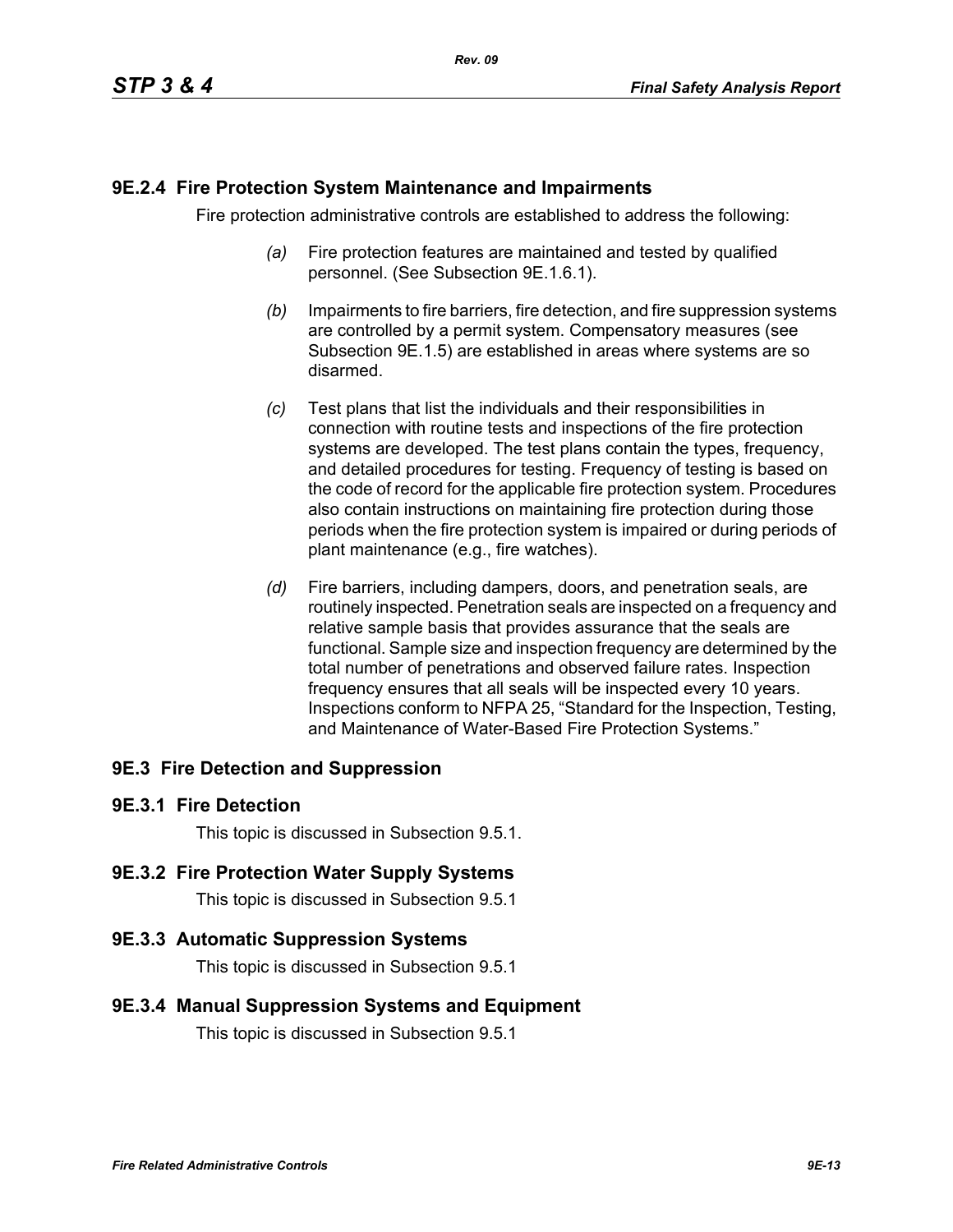## **9E.3.5 Manual Firefighting Capabilities**

#### **9E.3.5.1 Fire Brigade**

A site fire brigade trained and equipped for firefighting is established and on site at all times to ensure adequate manual firefighting capability for all areas of the plant containing SSCs important to safety. The fire brigade leader has ready access to keys for any locked doors. Subsection 9E.1.6.4 provides guidance on fire brigade training and qualifications.

## **9E.3.5.1.1 Fire Brigade Staffing**

The fire brigade includes at least five members on each shift. The shift supervisor is not a member of the fire brigade.

### **9E.3.5.1.2 Equipment**

The equipment provided for the brigade consists of personal protective equipment, such as turnout coats, bunker pants, boots, gloves, hard hats, emergency communications equipment, portable lights, portable ventilation equipment, and portable extinguishers. Self-contained breathing apparatus (SCBA) using full-face positive-pressure masks approved by the National Institute for Occupational Safety and Health (approval formerly given by the U.S. Bureau of Mines) is provided for fire brigade, damage control, and control room personnel. At least 10 masks should be available for fire brigade personnel. Control room personnel may be furnished breathing air by a manifold system piped from a storage reservoir if practical. Service or rated operating life should be at least 30 minutes for the self-contained units. STP 3 & 4 conforms to NFPA 1404, "Standard for Fire Service Respiratory Protection Training."

Fire brigade equipment is stored in accordance with manufacturers recommendations (e.g., firefighter clothing should not be stored where it will be subjected to ultraviolet light from the sun, welding, or fluorescent lights).

At least a 1-hour supply of breathing air in extra bottles is located on the plant site for each self-contained breathing apparatus. In addition, an onsight 6-hour supply of reserve air is provided for the fire brigade personnel and arranged to permit quick and complete replenishment of exhausted air supply bottles as they are returned.

During refueling and maintenance periods, self-contained breathing apparatus is provided near the containment entrances for firefighting and damage control personnel. These units are marked as emergency equipment and are independent of the plant breathing air system provided inside containment and general areas.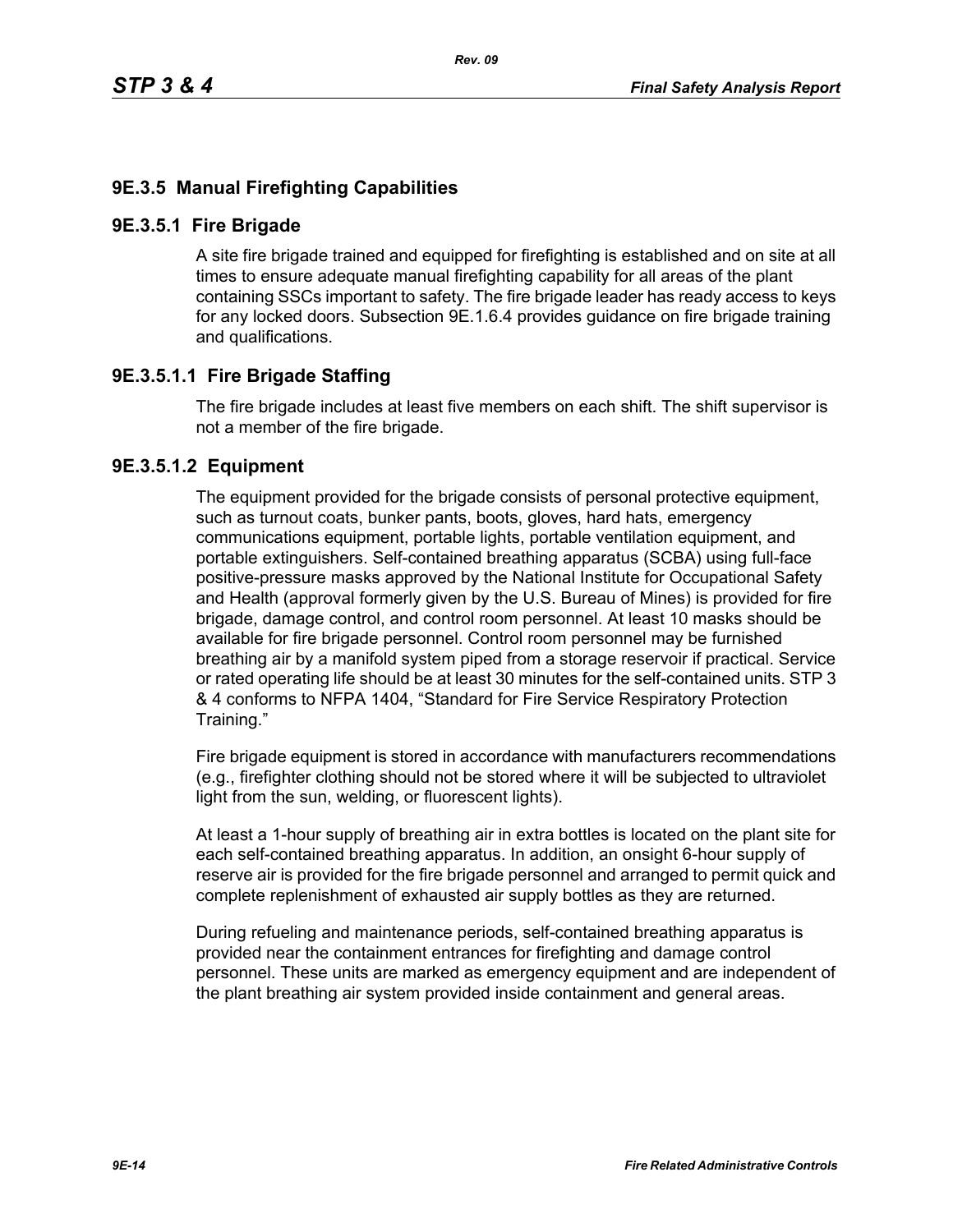# **9E.3.5.1.3 Procedures and Prefire Plans**

Procedures are established to control actions by the fire brigade upon notification by the control room of a fire and to define firefighting strategies. These procedures include the following:

- *(a)* actions to be taken by control room personnel to notify the fire brigade upon report of a fire or receipt of an alarm on the control room fire alarm panel (e.g., announcing the location of the fire over the public address system, sounding fire alarms, and notifying the shift supervisor and the fire brigade leader of the type, size, and location of the fire)
- *(b)* actions to be taken by the fire brigade after notification by the control room of a fire (e.g., assembling in a designated location, receiving directions from the fire brigade leader, and discharging specific firefighting responsibilities, including selection and transportation of firefighting equipment to the fire location, selection of protective equipment, operating instructions for use of fire suppression systems, and use of preplanned strategies for fighting fires in specific areas)
- *(c)* strategies for fighting fires in all plant areas, including the following:
	- *(i)* fire hazards in each area covered by the specific prefire plans
	- *(ii)* SSCs credited for fire safe shutdown
	- *(iii)* fire suppression agents best suited for extinguishing the fires associated with the fire hazards in that area and the nearest location of these suppression agents
	- *(iv)* most favorable direction from which to attack a fire in each area in view of the ventilation direction, access hallways, stairs, and doors that are most likely to be free of fire, and the best station or elevation for fighting the fire, as well as all access and egress routes involving locked doors and the appropriate precautions and methods for access specified
	- *(v)* plant systems that should be managed to reduce the damage potential during a local fire and the location of local and remote controls for such management (e.g., any hydraulic or electrical systems in the area/zone covered by the specific firefighting procedure that could increase the hazards in the area because of over-pressurization or electrical hazards)
	- *(vi)* vital heat-sensitive system components that need to be kept cool while fighting a local fire, in particular, hazardous combustibles that need cooling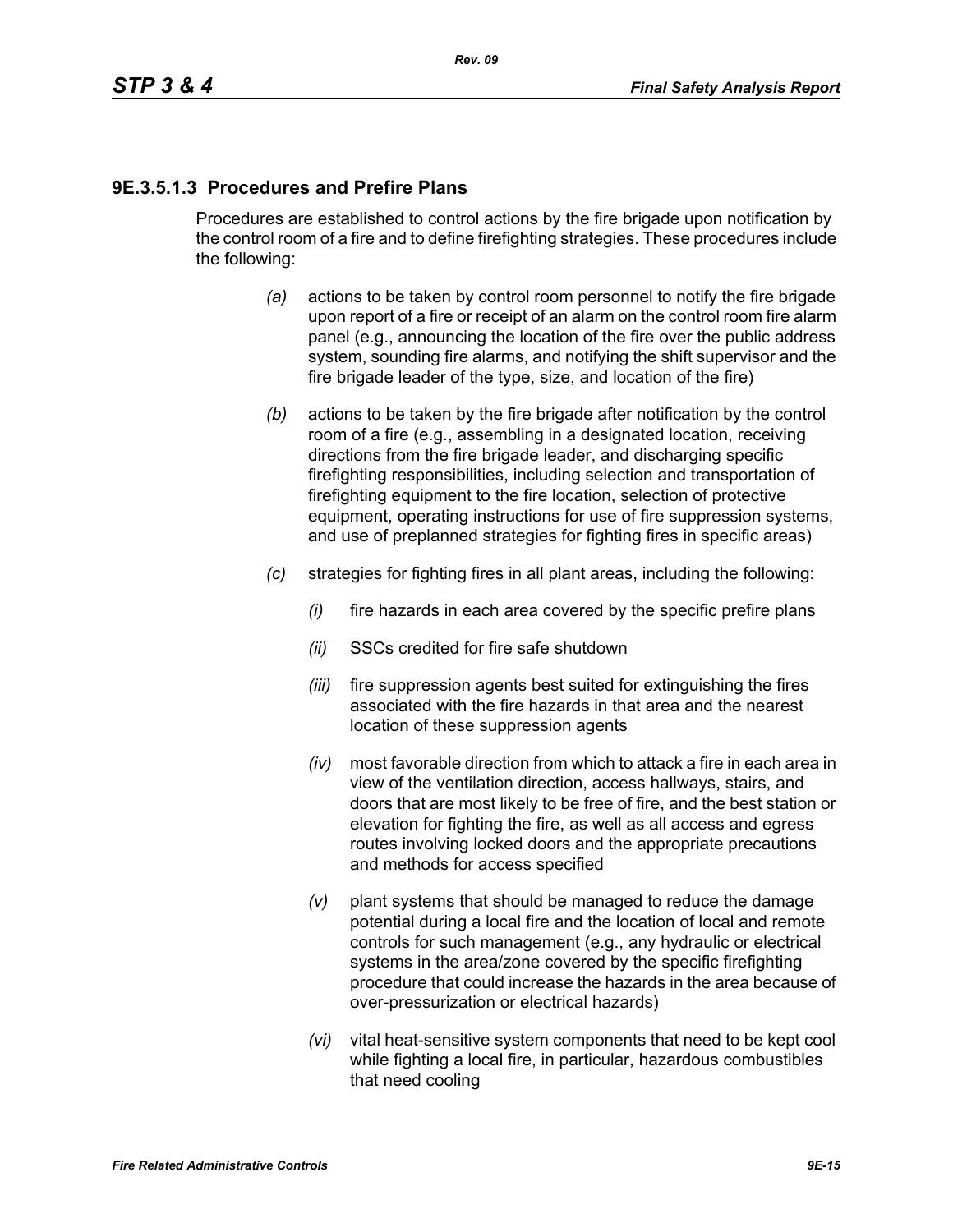- *(vii)* organization of firefighting brigades and the assignment of special duties (including command control of the brigade, transporting fire suppression and support equipment to the fire scenes, applying the extinguishing agent to the fire, communication with the control room, and coordination with outside fire departments, according to job title so that all firefighting functions are covered by any complete shift personnel complement
- *(viii)* potential radiological and toxic hazards in fire areas/zones
- *(ix)* ventilation system operation that ensures desired plant air distribution when the ventilation flow is modified for fire containment or smoke clearing operation
- *(x)* operations requiring control room and shift engineer coordination or authorization
- *(xi)* instructions for plant operators and general plant personnel during fire
- *(xii)* communications between the fire brigade leader, fire brigade, offsite mutual aid responders, control room, and licensee's emergency response organization

Firefighting procedures identify the techniques and equipment for the use of water in fighting electrical cable fires in nuclear plants, particularly in areas containing a high concentration of electric cables with plastic insulation in accordance with NFPA 1620, "Recommended Practice for Pre-Incident Planning."

## **9E.3.5.1.4 Performance Assessment/Drill Criteria**

Fire brigade drills are performed so that the fire brigade can practice as a team.

Drills are performed quarterly for each shift fire brigade. Each fire brigade member should participate in at least two drills annually.

A sufficient number of these drills, but not less than one for each shift's fire brigade per year, are unannounced to determine the firefighting readiness of the plant's fire brigade, brigade leader, and fire protection systems and equipment. Persons planning and authorizing an unannounced drill ensure that the responding shift fire brigade members are not aware that a drill is being planned until it has begun. At least one drill per year is performed on a "back shift" for each shift's fire brigade.

Drills are preplanned to establish training objectives and critiqued to determine how well the training objectives have been met. Members of the management staff responsible for plant safety and fire protection should plan and critique unannounced drills. Performance deficiencies of a fire brigade or of individual fire brigade members should be remedied by scheduling additional training for the brigade or members.

Unsatisfactory drill performance should be followed by a repeat drill within 30 days.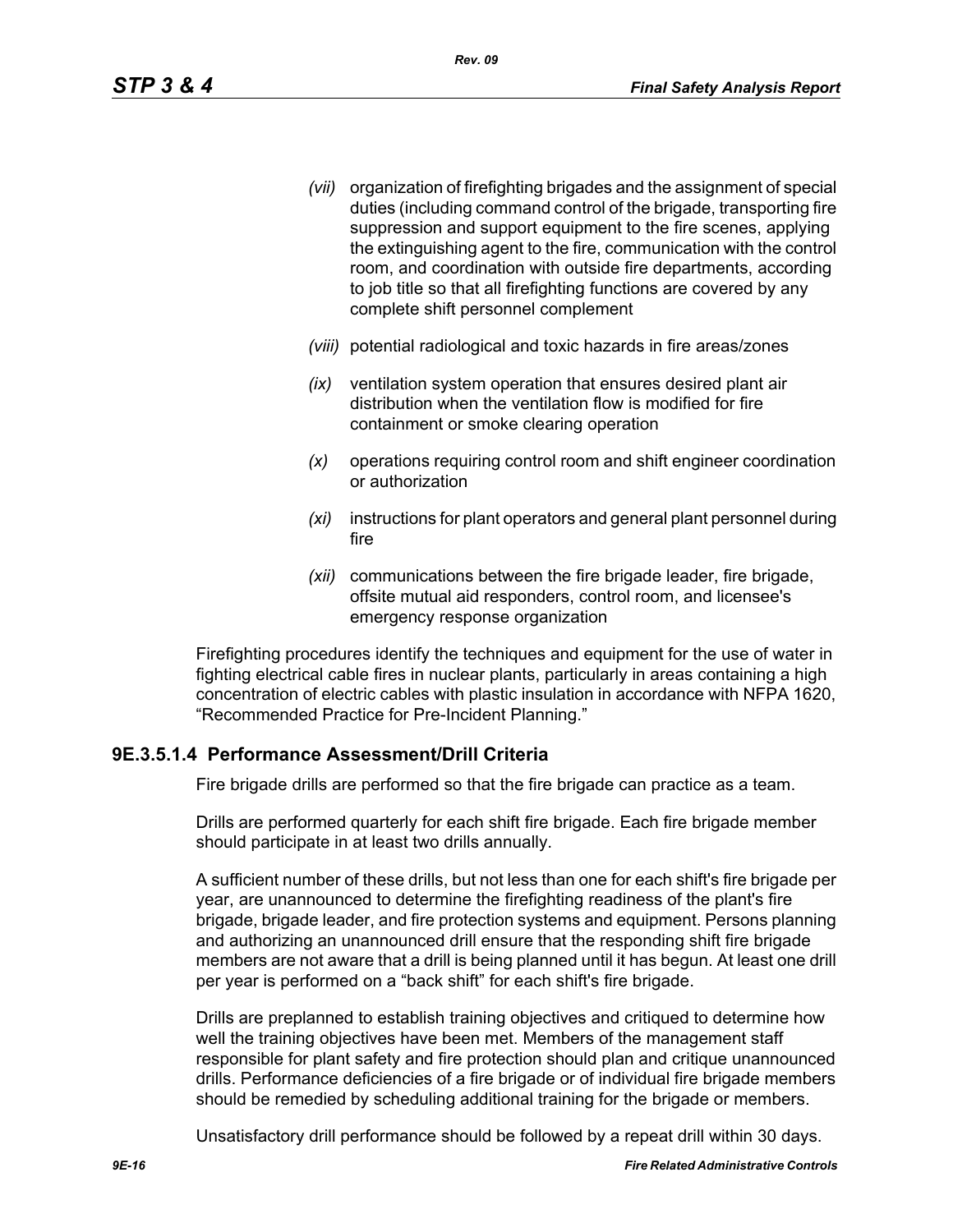The local fire department is invited to participate in drills at least annually.

At 3-year intervals, qualified individuals independent of STPNOC critique a randomly selected unannounced drill. Drills include the following:

- *(a)* The effectiveness of the fire alarms, time required to notify and assemble the fire brigade, and selection, placement, and use of equipment and firefighting strategies should be assessed.
- *(b)* Each brigade member's knowledge of his or her role in the firefighting strategy for the area assumed to contain the fire, and the brigade member's conformance with established plant firefighting procedures and use of firefighting equipment, including self-contained emergency breathing apparatus, communication, lighting, and ventilation should be assessed.
- *(c)* The simulated use of firefighting equipment required to cope with the situation and type of fire selected for the drill should be evaluated. The area and type of fire chosen for the drill should differ from those used in the previous drills so that brigade members are trained in fighting fires in various plant areas. The situation selected should simulate the size and arrangement of a fire that could reasonably occur in the area selected, allowing for fire development during the time required to respond, obtain equipment, and organize for the fire, assuming loss of automatic suppression capability.
- *(d)* The brigade leader's direction of the firefighting effort should be assessed with regard to thoroughness, accuracy, and effectiveness.

Drill records are retained for a period of 3 years (See Subsection 9E.1.6.4 for additional discussion on drill records.)

## **9E.3.5.2 Offsite Manual Firefighting Resources**

#### **9E.3.5.2.1 Capabilities**

The local offsite fire departments that provide back up manual firefighting resources should have the following capabilities:

- *(a)* Personnel and equipment with capacities consistent with those assumed in the plant's fire hazards analysis and prefire plans
- *(b)* Hose threads or adapters to connect with onsite hydrants, hose couplings, and standpipe risers (Also see Subsection 9E.3.4.2).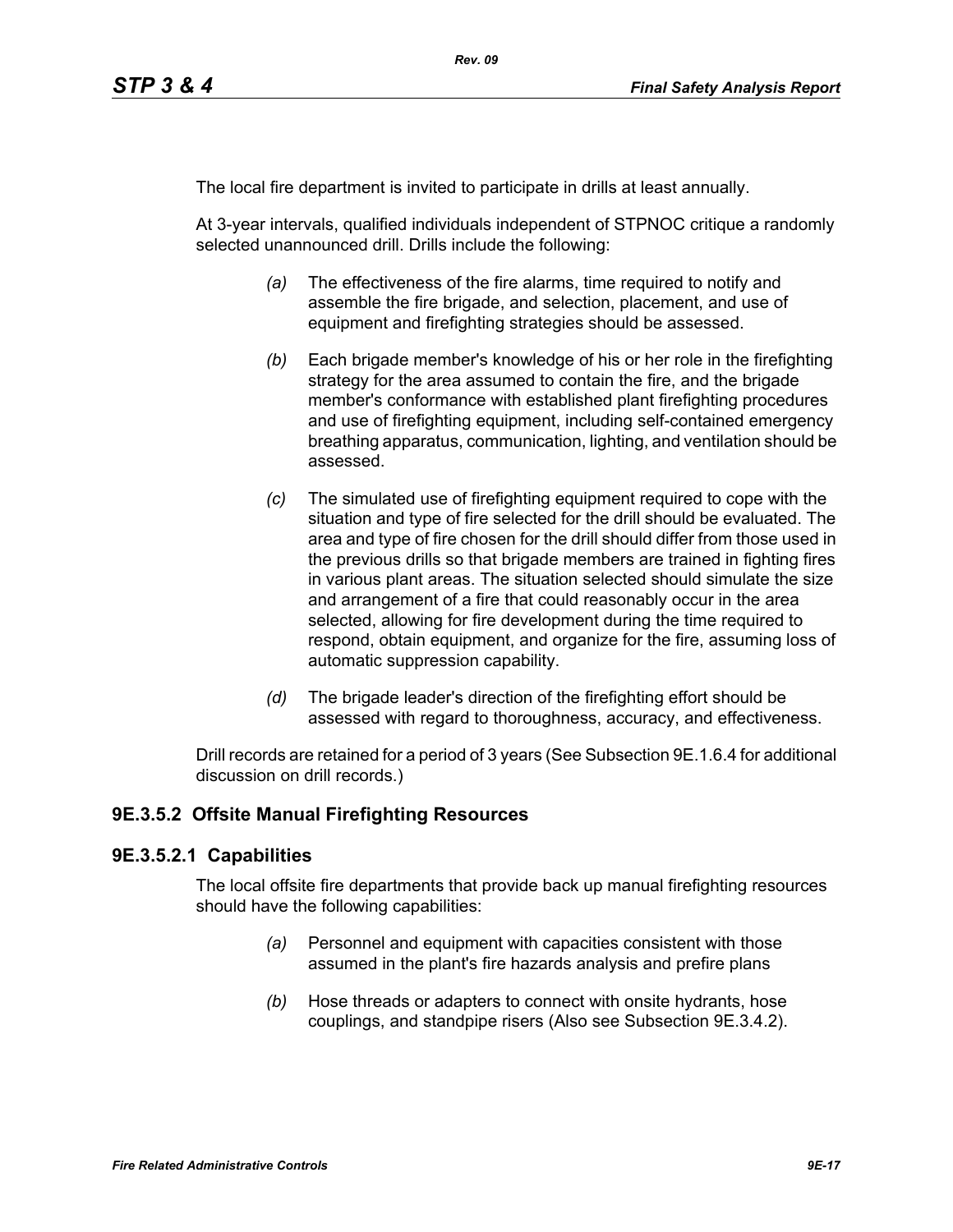### **9E.3.5.2.2 Training**

Local offsite fire department personnel who provide back up manual firefighting resources should be trained in the following:

- *(a)* Operational precautions when fighting fires on nuclear power plant sites and the need for radiological protection of personnel and the special hazards associated with a nuclear power plant site
- *(b)* The procedures for notification and expected roles of the offsite responders
- *(c)* Site access procedures and the identity (by position and title) of the individual in the onsite organization who will control the responders' support activities (offsite response support personnel should be provided with appropriate identification cards where required)
- *(d)* Fire protection authorities, responsibilities, and accountabilities with regard to responding to a plant fire, including the fire event command structure between the plant fire brigade and offsite responders
- *(e)* Plant layout, plant fire protection systems and equipment, plant fire hazards, and prefire response plans and procedures

#### **9E.3.5.2.3 Agreement/Plant Exercise**

STP 3 & 4 establishes written mutual aid agreements with offsite fire departments. Plant procedures delineate fire protection authorities, responsibilities, and accountabilities with regard to responding to plant fire or emergency events, including the fire event command structure between the plant fire brigade and offsite responders.

The plant fire brigade drill schedule should provide for periodic local fire department participation (at least annually). These drills should effectively exercise the fire event command structure between the plant fire brigade and offsite responders. (See Subsection 9E.3.5.1.4 for guidance on conduct and evaluation of fire brigade drills.)

#### **9E.4 Building Design/Passive Features**

This topic is discussed in Subsection 9.5.1

#### **9E.5 Safe-Shutdown Capability**

The systems required for safe shutdown are discussed in Section 7.4 and the fire protection design features for safe shutdown are discussed in detail in Subsection 9.5.1.

#### **9E.5.1 Post-Fire Safe-Shutdown Performance Goals**

This topic is discussed in Section 7.4 and Subsection 9.5.1.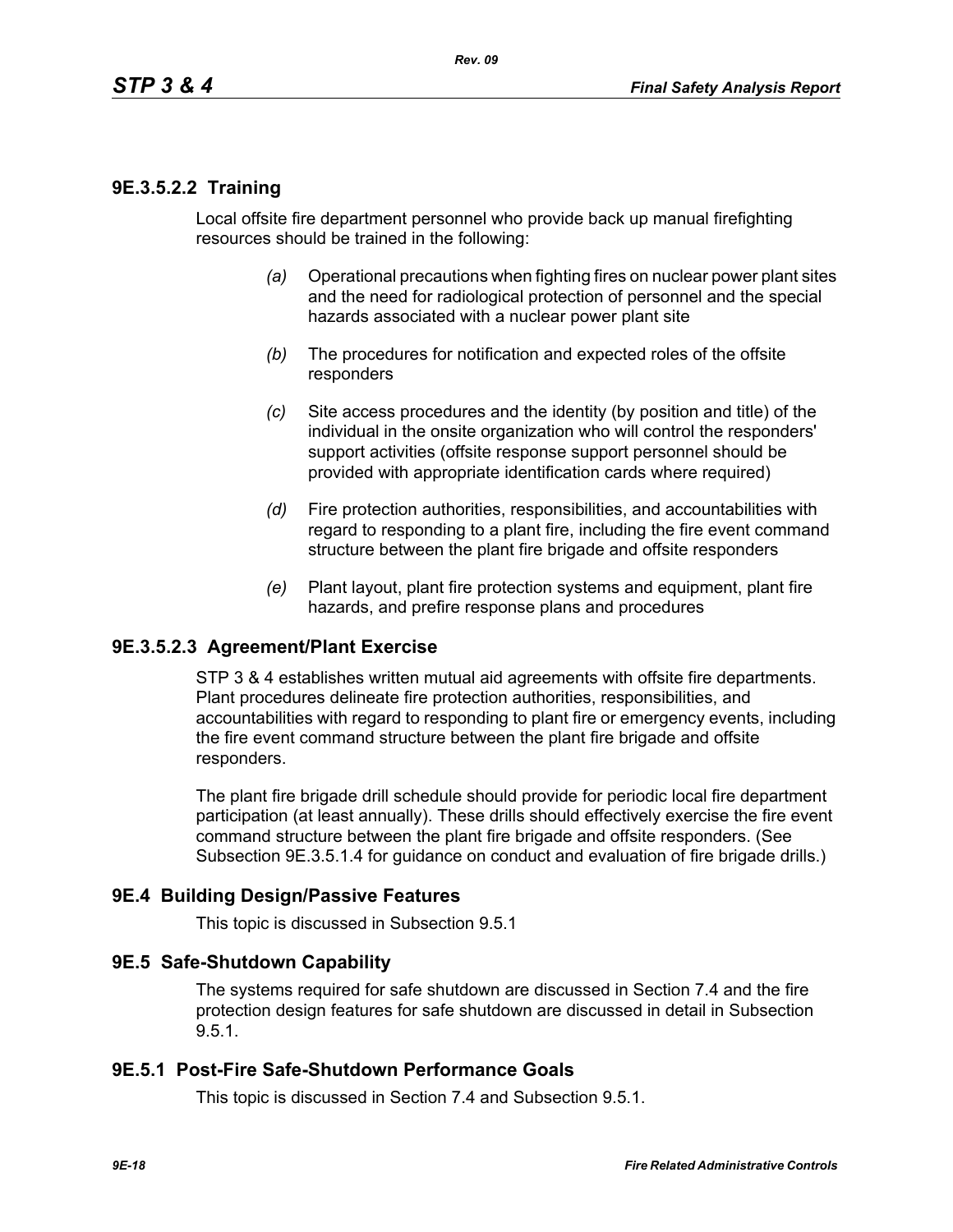## **9E.5.2 Cold Shutdown and Allowable Repairs**

This topic is discussed in Section 19Q.6.

### **9E.5.3 Fire Protection of Safe-Shutdown Capability**

The systems required for safe shutdown are discussed in Section 7.4 and the fire protection design features for protecting safe-shutdown capability are discussed in detail in Subsection 9.5.1.

Additionally, for Operator Manual Actions, in the event that the final as-built fire safe shutdown analysis performed to meet ITAAC 2.15.6 identifies the need for a operator manual action(s) not previously described in the DCD, then the applicable regulatory guidance associated with operator manual actions (i.e., RG 1.189, Revision 1, Fire Protection for Nuclear Power Plants, paragraph 5.3.3 Operator Manual Actions) will be utilized. In addition the guidance provided in NUREG 1852, Demonstrating the Feasibility and Reliability of Operator Manual Actions in Response to Fire, will be utilized to demonstrate that the operator manual actions are feasible and can be reliably accomplished.

### **9E.5.4 Alternative and Dedicated Shutdown Capability**

The remote shutdown system is described in Subsections 7.4.1.4, 9.5.1.1 and 9.5.1.1.2.

## **9E.5.5 Post-Fire Safe-Shutdown Procedures**

Procedures for effecting safe shutdown reflect the results and conclusions of the safeshutdown analysis. Time-critical operations for effecting safe shutdown identified in the safe-shutdown analysis and incorporated in post-fire procedures are validated.

## **9E.5.5.1 Safe-Shutdown Procedures**

Post-fire safe-shutdown operating procedures are developed for those areas where alternative or dedicated shutdown is required.

#### **9E.5.5.2 Alternative/Dedicated Shutdown Procedures**

Procedures describe the tasks to implement alternative/dedicated shutdown capability when offsite power is available and when offsite power is not available for 72 hours.

These procedures address necessary actions to compensate for spurious actuations and high-impedance faults if such actions are identified in the Fire Hazards Analysis (Section 9A) to effect safe shutdown.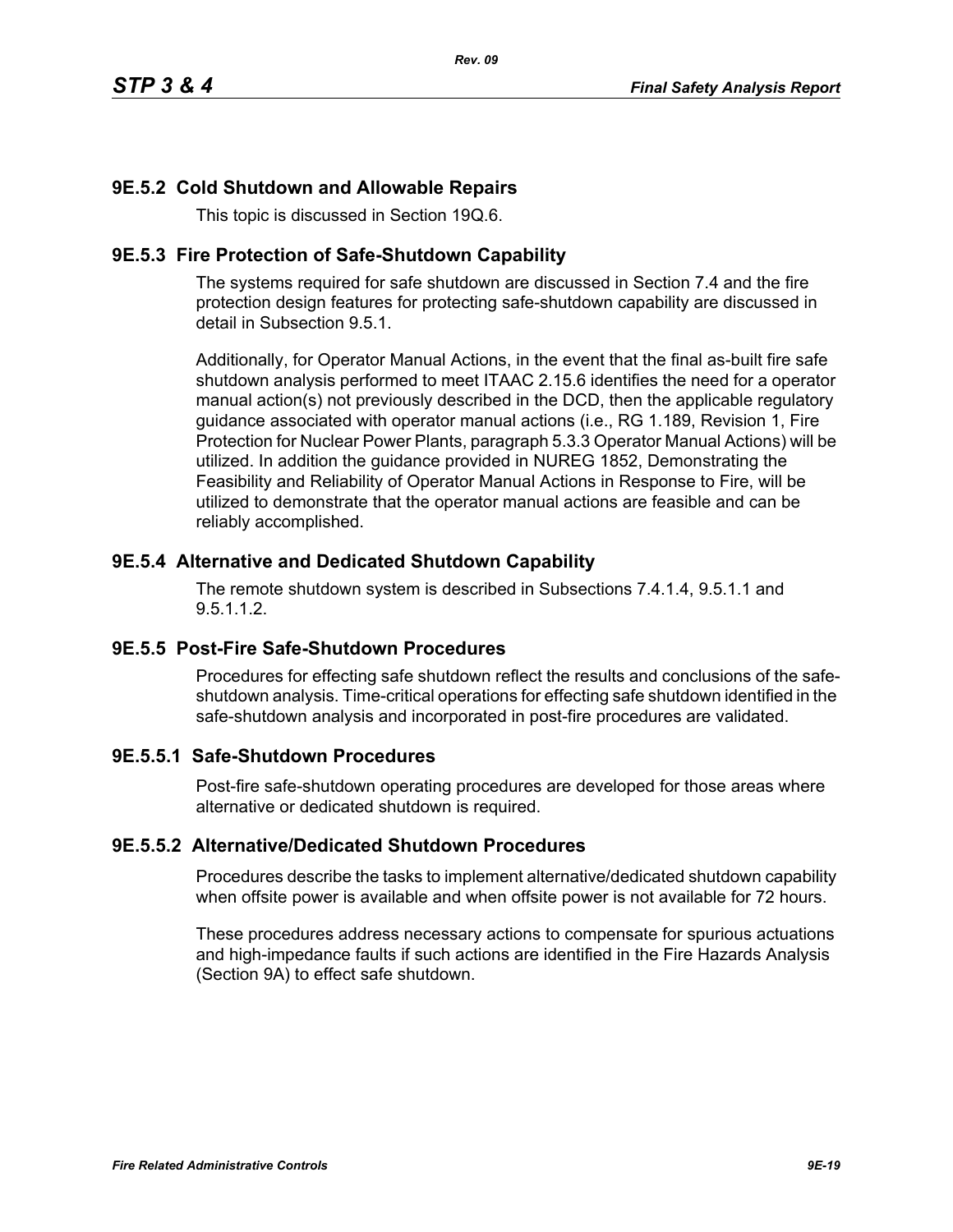Procedures governing return to the control room following evacuation address the following conditions:

*Rev. 09*

- *(a)* The fire has been extinguished and so verified by appropriate fire protection personnel.
- *(b)* The control room has been deemed habitable by appropriate fire protection personnel and the shift supervisor.
- *(c)* Damage has been assessed and, if necessary, corrective action has been taken to ensure that necessary safety, control, and information systems are functional (some operators may assist with these tasks), and the shift supervisor has authorized return of plant control to the control room.
- *(d)* Turnover procedures that ensure an orderly transfer of control from the alternative/dedicated shutdown panel to the control room have been completed.

### **9E.5.5.3 Repair Procedures**

For the ABWR, repair procedures are not necessary to achieve safe shutdown. See discussion in Subsection 9.5.1.1.2 and Section 19Q.6.

#### **9E.5.6 Shutdown/Low-Power Operations**

The design features providing for fire protection during nonpower operation are discussed in Section 19Q ABWR Shutdown Risk Assessment.

#### **9E.6 Fire Protection for Areas Important to Safety**

The following areas were outside the scope of the ABWR Standard Plant Design and are addressed in Subsection 9.5.13.9 (COL License Information Item 9.26):

- *(a)* Main Transformer
- *(b)* Equipment entry lock
- *(c)* Fire protection pumphouse
- *(d)* Ultimate heat sink

#### **9E.7 Protection of Special Fire Hazards Exposing Areas Important to Safety**

#### **9E.7.1 Reactor Coolant Pump Oil Collection**

This topic is not applicable to the ABWR.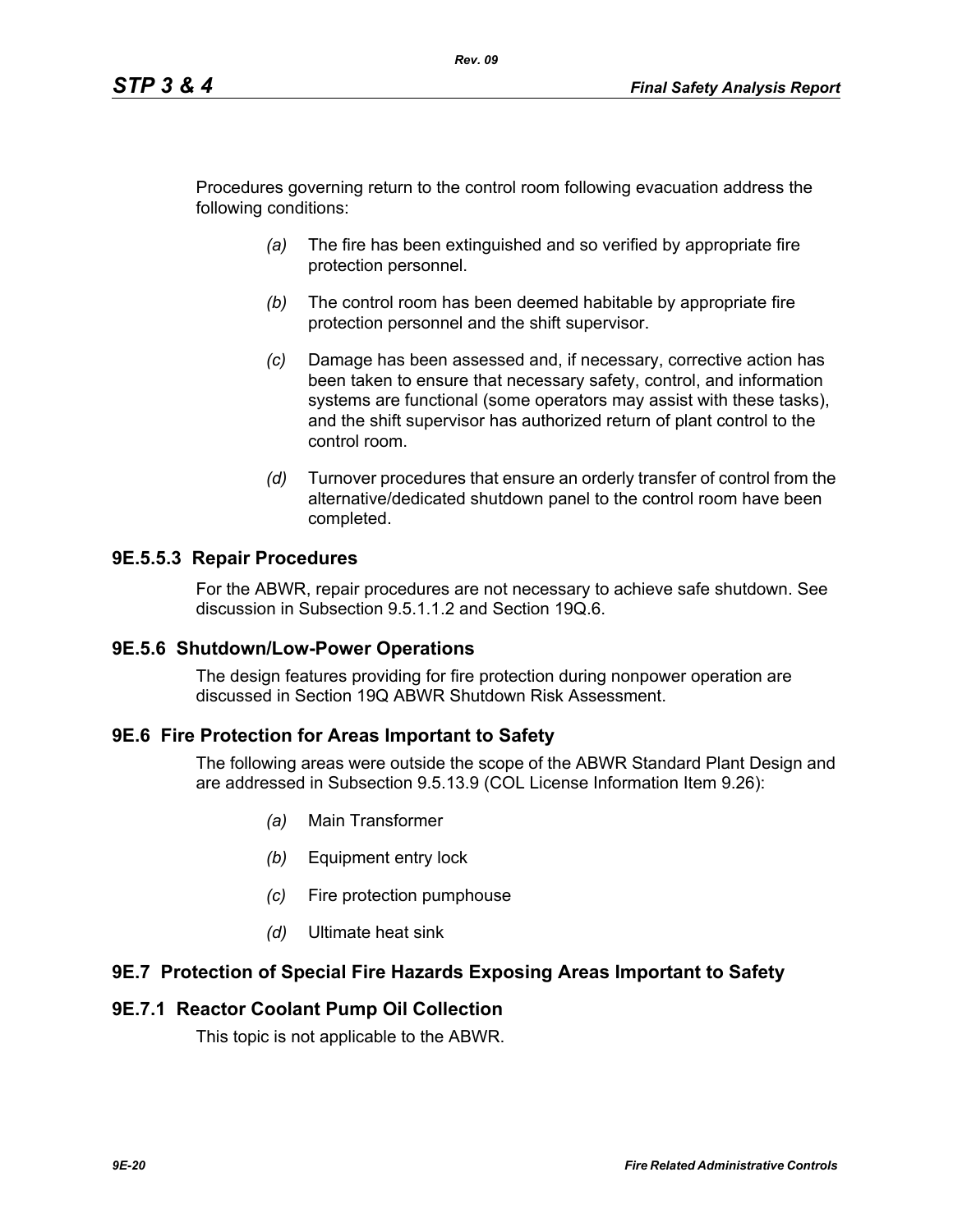## **9E.7.2 Turbine/Generator Building**

This topic is discussed in Subsection 9.5.1.

#### **9E.7.3 Station Transformers**

Fire protection for the Main Transformer was outside the scope of the ABWR Standard Plant Design and is addressed in Subsection 9.5.13.9 (COL License Information Item 9.26).

## **9E.7.4 Diesel Fuel Oil Storage Areas**

This topic is discussed in Subsection 9.5.1.

### **9E.7.5 Flammable Gas Storage and Distribution**

To reduce the possibility of wall penetration in the event of a container failure, care is taken to locate high-pressure gas storage containers with the long axis parallel to building walls. Acetylene-oxygen gas cylinders are not stored in areas that contain or expose equipment important to safety or the fire protection systems that serve those equipment areas.

The fire hazards associated with bulk storage of hydrogen for generator cooling is addressed in Table 2.2S-2, STP Onsite Chemical Storage and Table 2.2S-6, Onsite chemical Storage-Disposition. The bulk storage system meets the guidance of EPRI Report NP-5283-SR-A. The bulk storage system is described in Section 10.2.

#### **9E.7.6 Nearby Facilities**

An evaluation of external fire hazards including the potential for wildfires is addressed in Subsection 2.2S.3.1.4 which indicated that no special FPP provisions are required for the threat of fire or explosion from nearby facilities.

## **9E.8 Fire Protection for New Reactors**

#### **9E.8.1 General**

#### **9E.8.2 Enhanced Fire Protection Criteria**

As discussed in Subsection 9.5.1.1.2, a principal feature of the ABWR design approach to fire protection is providing three complete divisions of safety-related cooling systems with only one division located in any single fire area. Complete burnout of any fire area without recovery will not prevent safe shutdown of the plant; therefore, complete burnout of a fire area can be tolerated (divisional separation is not practical in the case of the inerted containment, the control room and the remote shutdown panel rooms and the basis for acceptability of these areas is discussed in more detail in Subsection 9.5.1.1.2).

## **9E.8.3 Passive Plant Safe-Shutdown Condition**

Not applicable; the ABWR is an evolutionary design with active safety features.